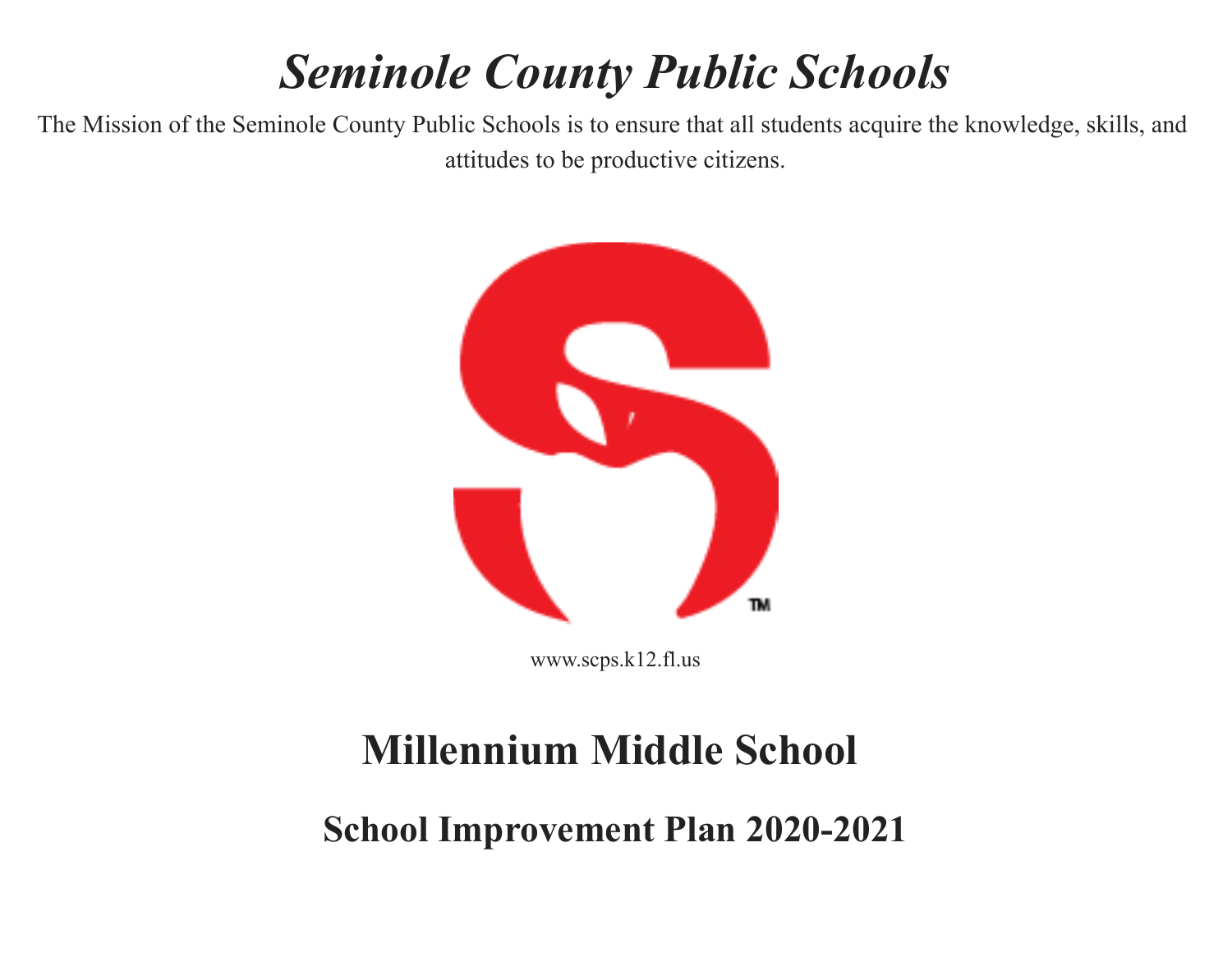## **Purpose and Outline of the SIP**

The SIP is intended to be the primary artifact used by every school with stakeholders to review data, set goals, create an action plan and monitor progress. A corollary at the district level is the Strategic Plan, designed to help district leadership make the necessary connections between school and district system initiatives. The Florida Department of Education encourages schools to use the SIP as a "living document" by continually updating, refining and using the plan to guide their work throughout the year.

#### **School Information**

#### **Provide the school's mission statement**

The mission of the Seminole County Public Schools is to ensure that all students acquire the knowledge, skills, and attitudes to be productive citizens. The mission of Millennium Middle School is to offer a unique and academically challenging middle school program of the highest quality for our diverse student learners. We celebrate our diversity with innovative programs enriched with the visual and performing arts, communication and technology, and Pre-International Baccalaureate Preparatory Program in a safe and supportive environment.

#### **Provide the school's vision statement**

Millennium Middle School is a Fine Arts and Communication with Pre-IB Magnet School. It is a safe and professional environment that supports the academic success and social, emotional, and physical development of all students. Courses involve integration of the arts, and engaging rigorous standards-based instruction, with a focus on each and every learner. All school staff will be highly qualified instructors who work to establish relationships and are attentive to the educational, cultural and physical needs of students and the Millennium community. Our vision statement is: Millennium will create a safe learning environment that promotes individual responsibility, academic growth, and positive social relationships.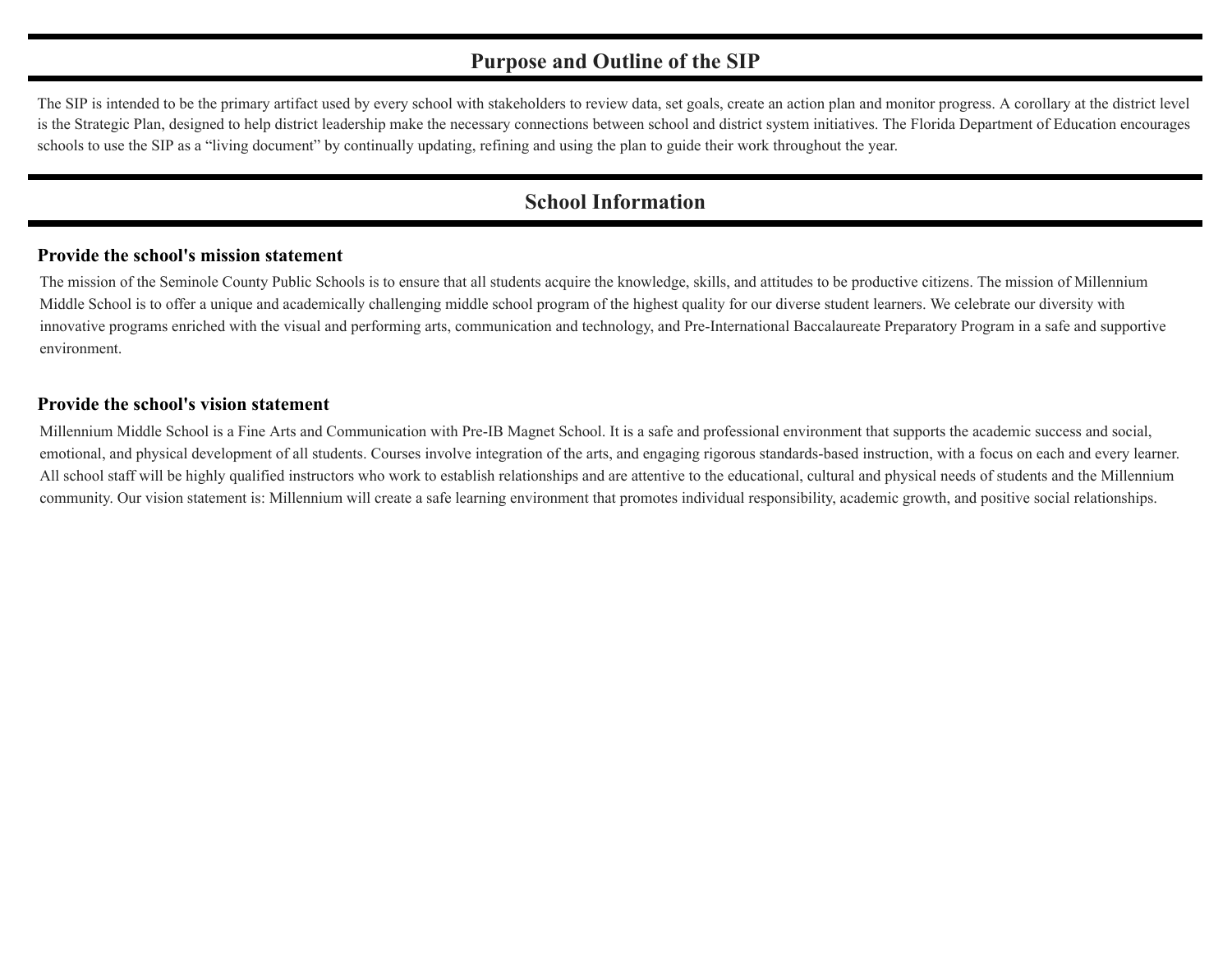## **List the members of the leadership team.**

| Name                 | Title                         | Email                            | Responsibilities                                                                                                  |
|----------------------|-------------------------------|----------------------------------|-------------------------------------------------------------------------------------------------------------------|
| Dr. John Antmann     | Principal                     | antmanjs@myscps.us               | Supervise Instructional Leaders/Instructional<br>Programs                                                         |
| Mrs. Datasha Dukes   | <b>Assistant Principal</b>    | dukesdj@scps.k12.fl.us           | Science, World Languages, Career/Technical<br>Education, Assessment Programs, Physical<br>Education               |
| Ms. Trina Grenon     | <b>Assistant Principal</b>    | trina_grenon@scps.k12.fl.us      | Exceptional Student Education,<br>English/Language Arts, Positive Behavior,<br><b>Intervention Programs</b>       |
| Alexandra Razgha     | <b>Assistant Principal</b>    | alexandra_razghat@scps.k12.fl.us | Mathematics, Reading Intervention Programs,<br>Student Scheduling, Student Counseling                             |
| Dr. Daniel Thompson  | <b>Assistant Principal</b>    | daniel thompson@scps.k12.fl.us   | Social Studies, School Choice Programs, Fine<br>and Performing Arts, Magnet Program<br>Coordination, ESOL Program |
| Ms. Deborah Smith    | School Administration Manager | deborah smith@scps.k12.fl.us     | Campus Facilities, Campus Safety, Assessment<br>Programs, Instructional Materials                                 |
| Mr. Daniel Rodriguez | <b>Administrative Dean</b>    | N/A                              | 8th Grade Behavior, HOPE Coordinator, High<br>School Transition Liaison                                           |
| Stephanie Handler    | Administrative Dean           | N/A                              | 6th Grade Behavior, HOPE Coordinator,<br><b>Transportation Coordinator</b>                                        |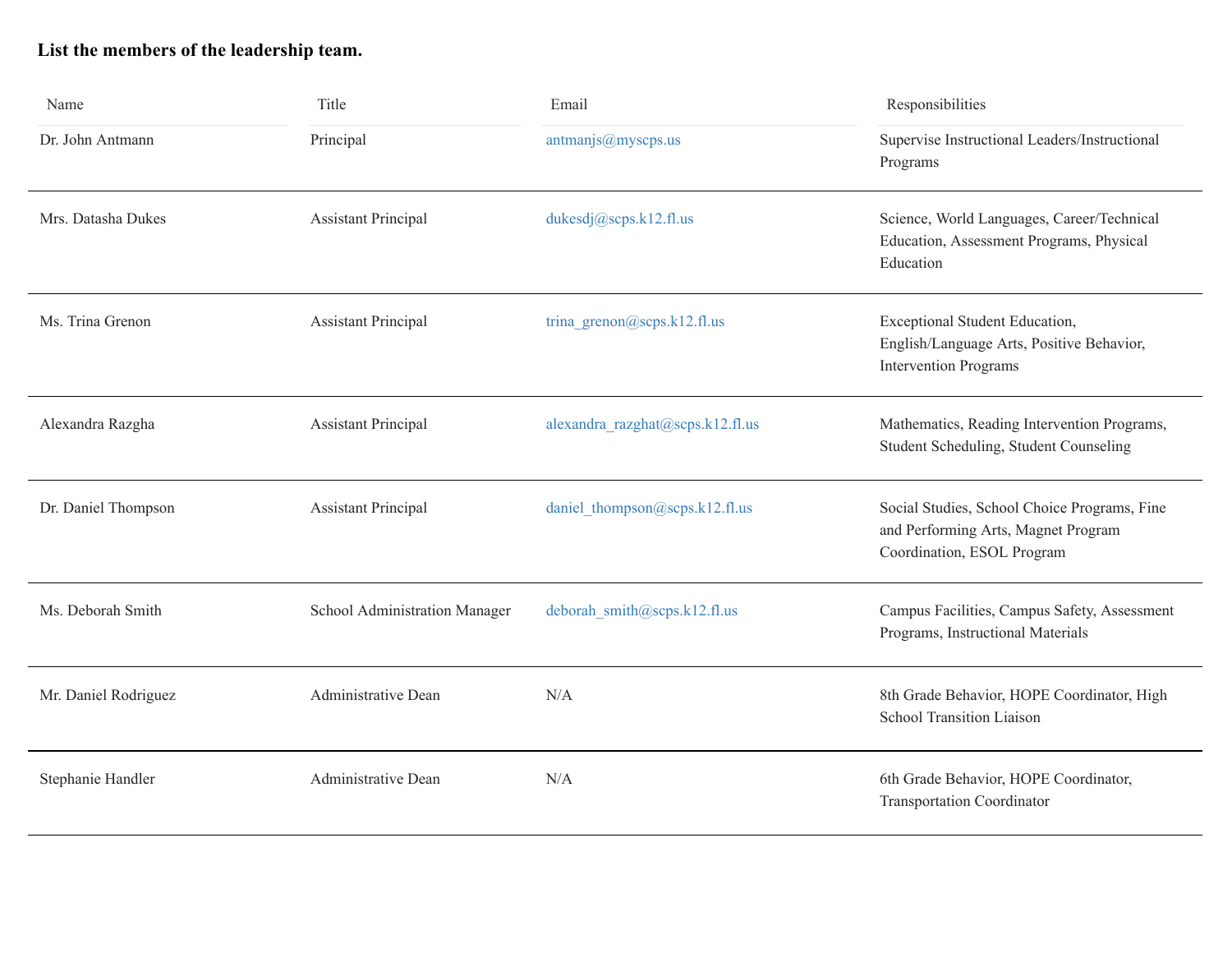## **Supportive Environment**

#### **Describe how the school involved parents and the community in developing this plan.**

Throughout the school year, teacher and leadership team members work with the parents and community to determine areas of needed growth and improvement on campus. This information is gathered through SAC meetings, Title 1 Family Engagement Nights, PTSA meetings, and other large community events. Additionally, input is gathered from the 5 Essentials and Snapshot surveys completed by students and families each year.

#### **Describe how the school works at building positive relationships with families to increase involvement efforts to communicate the school's mission and vision, and keep parents informed of their child's progress.**

Teachers and administrators are continually involved in local events and often invited to participate in their community's celebrations. Administrators and teachers reach out to local businesses for participation in the school's business partners programs. In addition, faith-based leaders are invited to form a relationship with Millennium. Input was sought from the School Advisory Council (SAC) regarding this School Improvement Plan. Multiple parent involvement Title I nights are held each year, and these include student-led conferences discussing student progress.

#### **Describe how the school ensures the social-emotional needs of all students are being met, which may include providing counseling, mentoring and other pupil services.**

Guidance Counselors provide individual, short term and crisis counseling. They work with individual students on decision making, conflict resolution, and making/keeping friends regularly. Guidance has a Families in Transition liaison that puts families in touch with needed resources when they are struggling financially. Counselors also provide families with the SCPS Cooperative Agreement list which is a list of agencies that they work with to provide services such as counseling outside of school. Services are also available through Children's Home Society. The school also follows a multi-tiered system of support (MTSS) to assist students who are struggling academically and behaviorally. Students are appropriately tiered based on data from teachers, standardized test scores, classroom level data, attendance, discipline referrals, and cumulative GPA's. Decisions are made regarding appropriate interventions and levels of support. This may include classroom accommodations, mentoring, guidance support, or other supports available to students and families. The MTSS core team meets weekly to monitor these students and any other students recommended for the program. The monitoring consists of review of classroom level data and teacher input. This year Social Emotional Learning remains a school-wide focus in an effort to better understand and educate the whole child. Restorative Practices continue to be implemented to address the root cause of behaviors.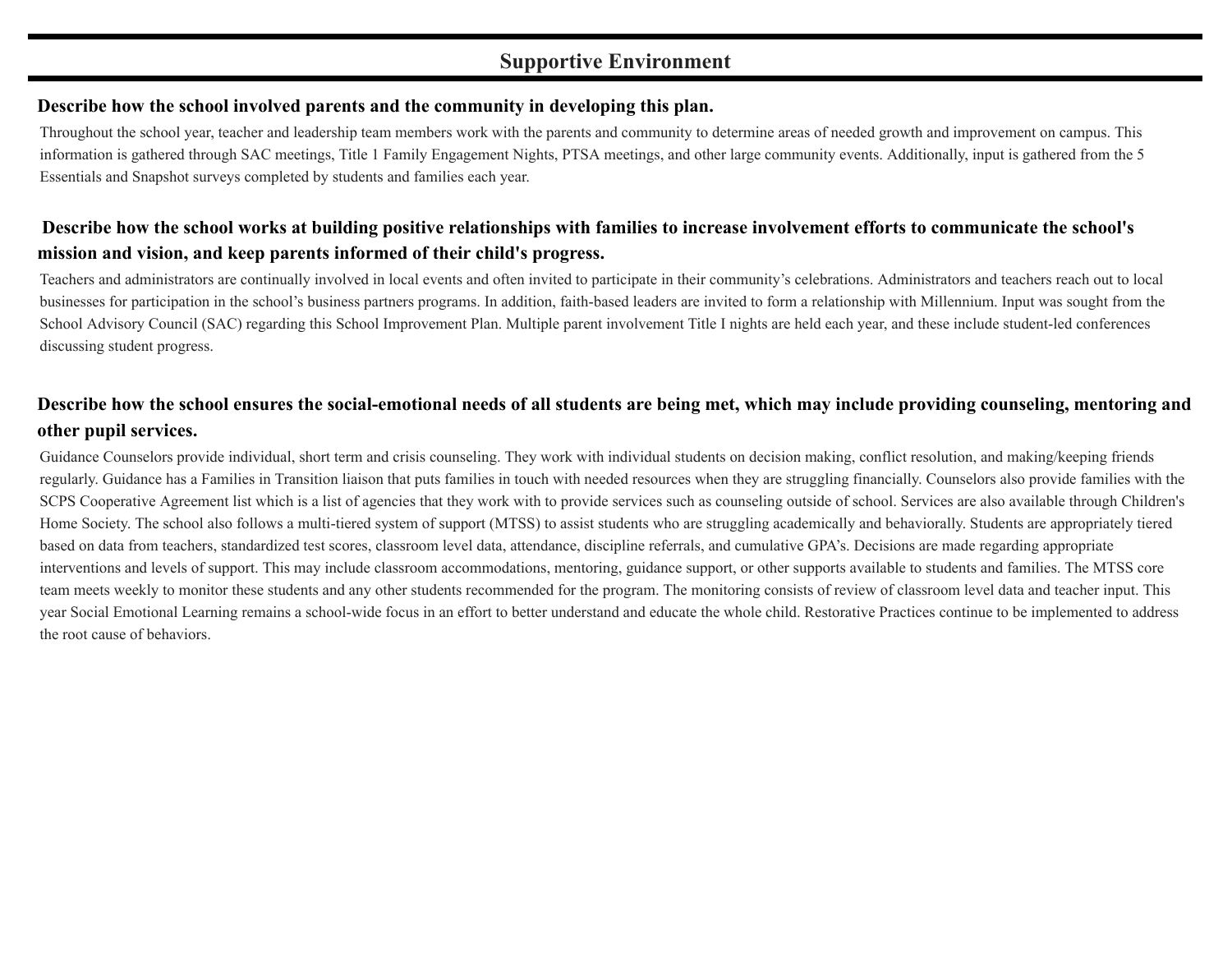**Describe the school's early warning system/school wide tiered model and provide a list of the early warning indicators used in the system. This list shall include the following: Attendance below 90 percent, regardless of whether absence is excused or a result of out-of-school suspension One or more suspensions, whether in school or out of school Behavior Course failure in English Language Arts or mathematics during any grading period A Level 1 score on the statewide, standardized assessments in English Language Arts or mathematics, or, for students in grades K-3, a substantial reading deficiency under section 1008.25(5)(a), F.S.**

The school has a Multi-Tiered System of Supports (MTSS) core problem solving team, comprised of members with expertise in academic and behavioral domains. The MTSS team utilizes the continuous problem solving process to identify students who are at-risk in academics and/or behavior and conducts root cause analysis to determine why the problem is occurring. The MTSS core problem solving team utilizes a student performance data management system to view aggregated student data. To aid in recognizing early school disengagement, the MTSS core problem solving team utilizes an early warning identification system and digitized response to intervention process. Student data are aggregated to form a predictive analytic risk score configuration, comprised of indicators that flag a student at risk of graduation (attendance, misconduct, course failure, mobility, grade point average, overage, and retention). To identify at-risk students in compliance with 1001.42, F.S., elementary and middle schools utilize an early warning identification report. This report specifically identifies students who meet two or more at-risk indicators (attendance below 90 percent, one or more in school or out of school suspensions, course failure in English Language Arts or Mathematics, and Level 1 score on statewide, standardized assessments in English Language Arts or Mathematics OR a substantial reading deficiency in Kindergarten through.3rd grade – Tier iii Reading Intervention Plan). In addition, the report includes each student's early warning risk score. From this report, schools drill down on the student identification number to obtain more specified data in order to inform root cause analysis. Additionally from this report, schools schedule and monitor parent meeting invitations.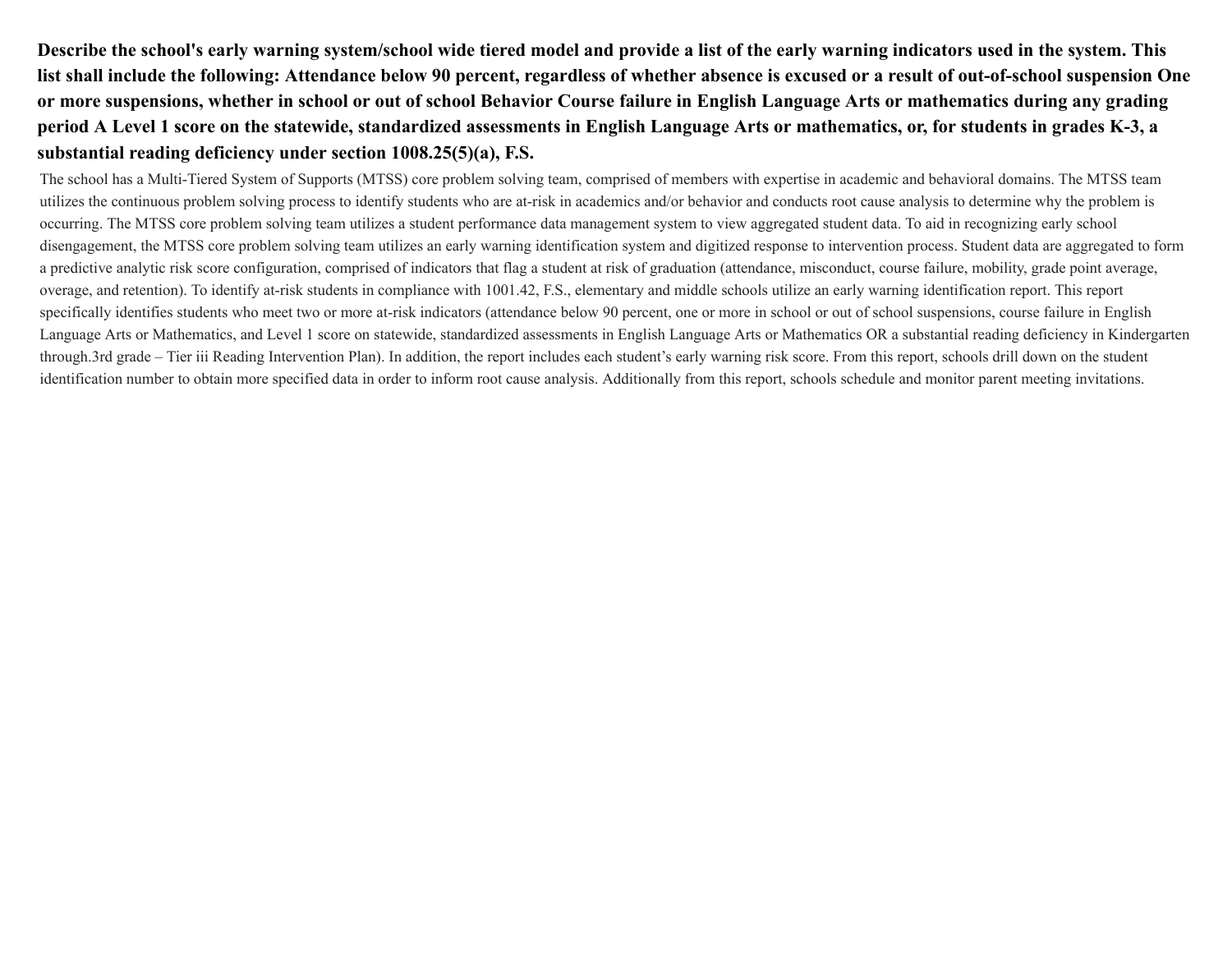## **Public and Collaborative Teaching**

#### **Describe the school's strategies to encourage positive working relationships between teachers, including collaborative planning and instruction.**

Millennium Middle School promotes positive working relationships between teachers by offering professional learning communities (PLCs) and communities of learning (COLs) which allow teachers to meet weekly and prepare lesson plans, instruction, and common assessments. Teachers are expected to review assessment data and share strategies to foster proficiency. The master schedule has been designed to provide consistent time for teachers to meet by common content and grade level. Research-based protocols are utilized to focus the meetings on students' academic needs and how students might be assessed. Student improvement is monitored and instruction is based on data driven decisions made through collaboration. Teachers also collaboratively plan for differentiation of their instruction including additional scaffolding for struggling students, extension activities, and enrichment of lessons to ensure appropriate rigor for all students.

#### **Describe the school's strategies to recruit, develop and retain highly qualified, certified-in-field, effective teachers to the school.**

Seminole County Public Schools is always looking for highly qualified, certified teachers to teach our students. The method of recruitment is defined based on the need. Seminole County Public Schools is a high academic achieving school district that is nationally and internationally recognized. Seminole County Public Schools is highly recruited by educators from all over the world. One of our recruitment strategies is our partnership with State and private colleges and universities. We welcome university and college interns and field study students to our district not only from the State of Florida university system but also out of State. Annually our district participates in many university job fairs and minority and veteran job fairs. This year we have gone out of the United States and are bringing on board a few teachers from Spain to teach the dual language classes. Seminole County Public Schools hosted a teacher job fair in the spring of 2018. The registration for our job fair exceeded over 400 candidates and were able to sign 200 plus new contracts who were "highly qualified" and certified. The district supports all teachers but especially new teachers with mentoring programs. We also provide in-services and workshops. New teachers with zero years of experience are assigned a one on one mentor. This support is provided beyond the first year!

#### **Describe the school's teacher mentoring program, including the rationale for pairings and planned mentoring activities.**

Our school has a school-wide mentor who works with administration to coordinate all mentoring activities on our campus. This school-wide mentor is trained by our county's Instructional Practices Specialist and is given materials and agendas to support the new teachers during this calendar year. Before school begins, our school-wide mentor meets the new teachers at our school and gives a campus tour while orienting our new teachers to important procedures and policies that will affect them as they begin the school year. Once school begins, our new teachers meet regularly with the mentor(s) who best fits their needs and follow an agenda of recommended topics that are appropriate for their given situations. Whether the new teacher is working with a school-wide mentor, peer teacher, or EPI (Educator Preparation Institute) mentor, he or she is working with an individual who has been trained by our county and its partners to support the teacher's various needs. Each of these mentor roles are fine-tuned each year based on the feedback from our new teachers the year before. Additionally, our school arranges for each new teacher to be accompanied by a well-chosen mentor for visits to classrooms of highly effective teachers. Both this mentor and the new teacher utilize a classroom visitation sheet to guide their post-visit discussions around our county's instruction model, room arrangements, and classroom management. The goal of these visits is to provide models of instructional practice and time for reflection that will allow the new teacher to fine-tune his or her teaching abilities. Our school has a Connected Learning mentor (CLM) who provides support for blended and digital earning. Our CLM demonstrates commitment to rigorous, standards-based student-centered instruction, and a passion to share best practices for meaningful technology infusion with all earners. Mentoring, along with assessment strategies through digital and blended learning. Mentoring activities are logged by the CLM and are monitored with the support of assigned district staff.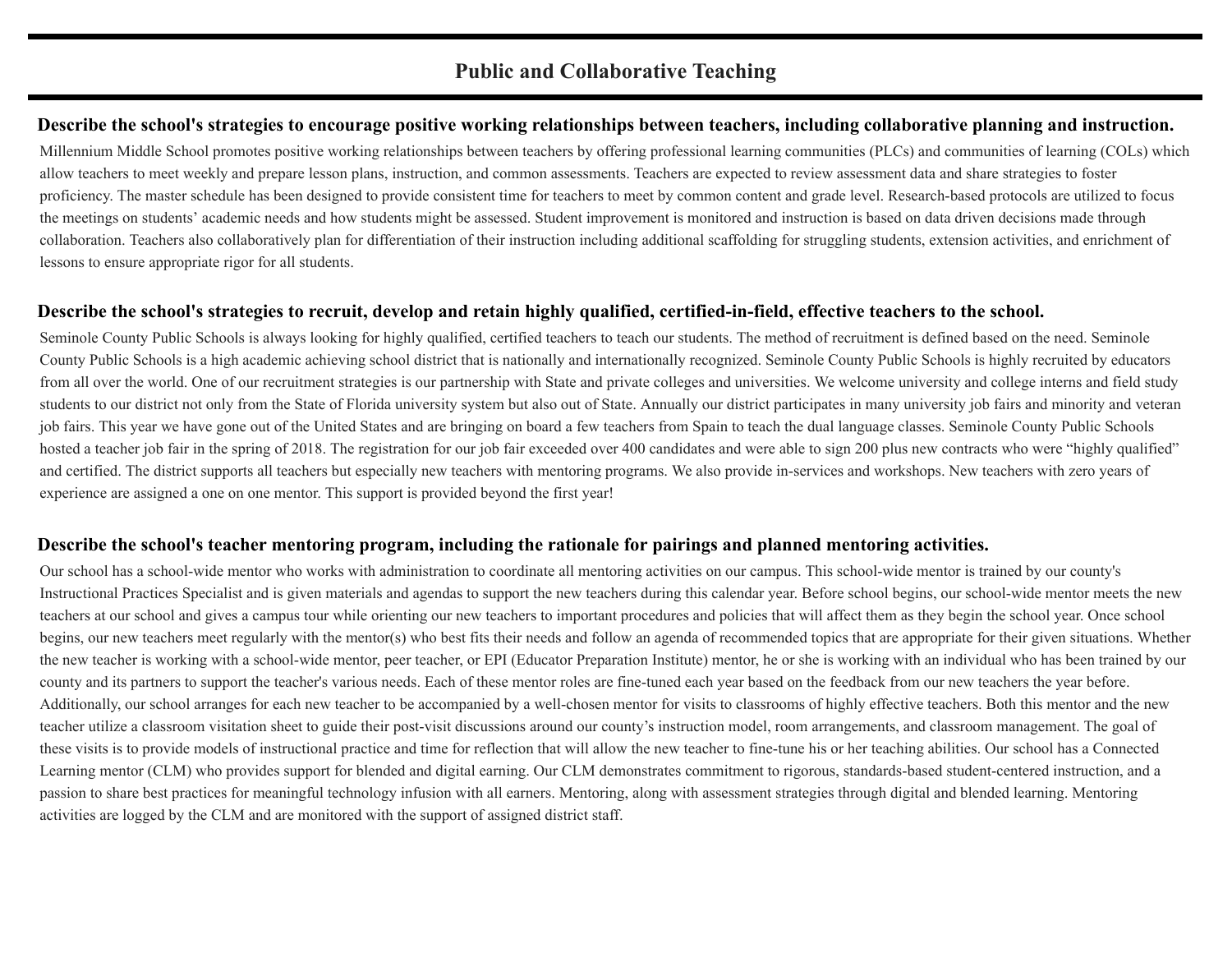**Describe the process through which school leadership identifies and aligns all available resources (e.g., personnel, instructional, curricular) in order to meet the needs of all students and maximize desired student outcomes. Include the methodology for coordinating and supplementing federal, state and local funds, services and programs. Provide the person(s) responsible, frequency of meetings, how an inventory of resources is maintained and any problem-solving activities used to determine how to apply resources for the highest impact.**

Our school annually reviews budgets and expenditures as well as student and teacher data to ensure schools are adequately staffed to meet the achievement needs of students in each subgroup, at-risk of not meeting State Standards, and those needing enriched and accelerated curriculum. For Title I schools, data are reviewed and funds are used to provide supplemental staff and support improved instruction and evidence-based interventions; small group instruction, guided reading, utilizing manipulatives, and more. Our school will coordinate Title I and Supplemental Academic Instruction funds to provide additional academic tutorial and/or intervention time for students in need of remediation. These funding sources are coordinated to maximize the number of students and the amount of services available for academic interventions. Titles I and II are coordinated to ensure district professional learning and intensive instructional coaching are provided to schools. In addition, the school district coordinates IDEA and Title I funds to ensure the gap between special education students and other student groups is reduced. The coordination and integration of these funds and services ensure students are provided the time and support needed to master the standards and improve academic achievement.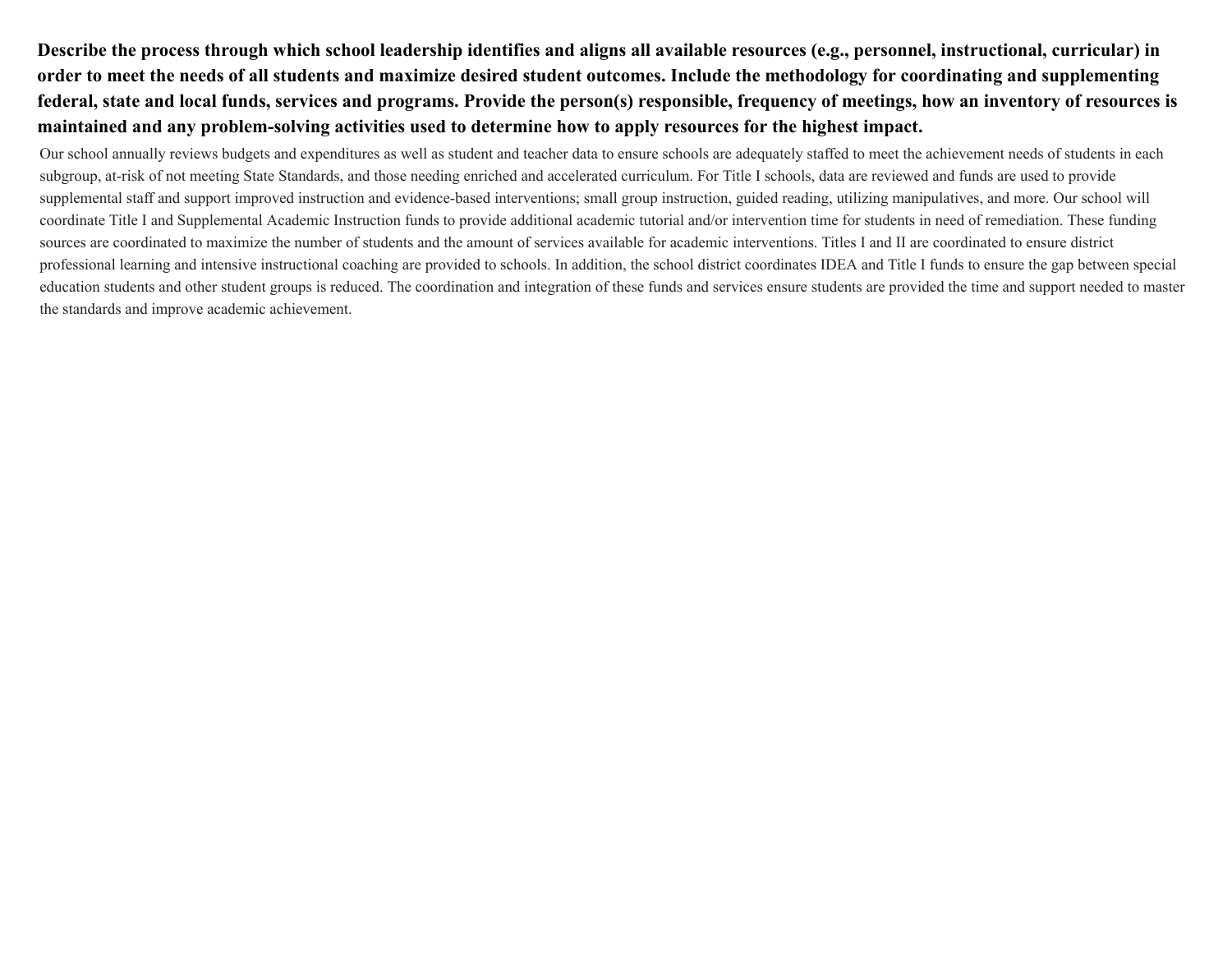## **Student Transition and Readiness**

#### **College and Career Readiness**

#### **Describe the strategies the school employs to support incoming and outgoing cohorts of students in transition from one school level to another.**

Students in the Voluntary Pre-K (VPK) Program visit the kindergarten classrooms at the end of the school year to learn about what to expect in kindergarten. During the summer, students entering kindergarten in selected Title I Schools can attend Kinder Camp to help prepare them for success in kindergarten. Schools offer Meet the Teacher before school starts and kindergarten teachers are available for individual conferences.

#### **Describe the strategies the school uses to advance college and career awareness, which may include establishing partnerships with business, industry or community organizations.**

Millennium Middle School's supports Seminole County Public Schools' vision, "One Year's Growth in One Year's Time." All students, by the time they leave Millennium, will engage in a variety of activities that enable them to explore and deepen their understanding of college and career knowledge and skills essential to academic planning and goal setting. All students are required to take two SCPS iSeries courses including iJourney, a semester course exploring careers and technology. In this course they will develop a career portfolio indicating their goal career and an educational path to reach it. Different paths are shared with students, meeting the needs of all students from those who are more academically advanced to those who would benefit from technical schools to those who might be more interested in the military.

Seminole County Public Schools is committed to Career and Technical Education/Vocational opportunities for all students. Beginning at the elementary level students are exposed to Career and Technical workforce related opportunities through standard based mathematics, science, social studies, and computer coding curriculum. At the middle and high school levels through exploratory and elective courses students experience a variety of careers that are designed to support workforce needs based on economic career predictors. Students will take a semester course exploring iJourneys through Careers and Technology. In this course they will be provided with the opportunity to earn a Digital Tool Certificate in Living Online. Millennium Middle School also offers iConnect, which allows for two more Digital Tool Certificates (Key Applications and Computing Fundamentals). Those students who earn all three Digital Tool Certificates will have earned the IC3 (Internet Core Competency Certification) industry certification. Recently SCPS added iChallenge, a course focused on gaming and coding.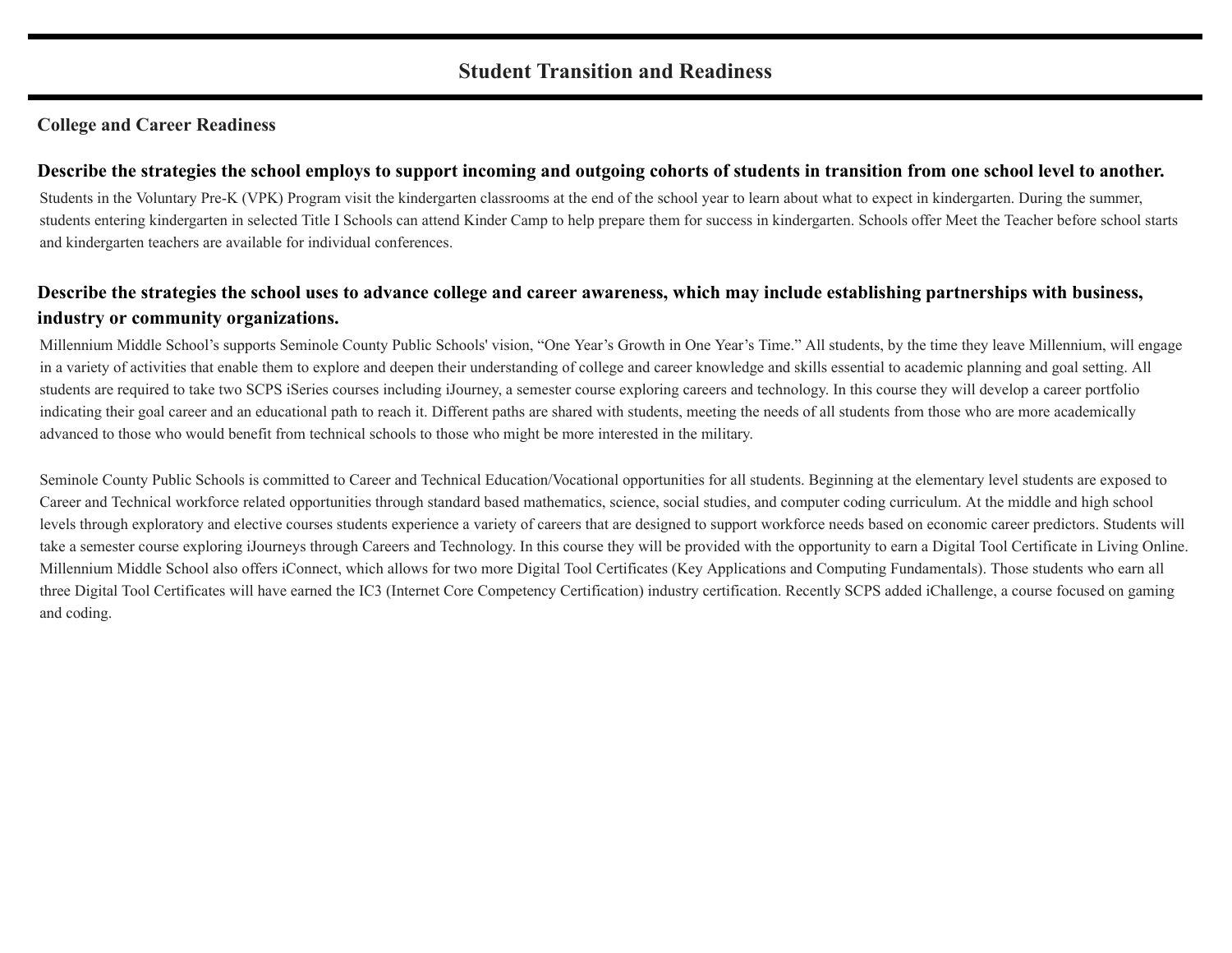## Middle School Essential Instructional Priority # 1 – Quality Instruction

#### **Essential Instructional Priority #1: Quality Instruction**

All Seminole County Public Schools will strive for excellence in English/Language Arts, Mathematics and Science based on the current Florida Department of Education A+ Accountability Program.

- A. Lessons aligned to Florida Standards at the appropriate level of complexity <br>B. Ongoing feedback loop between leadership and teacher, students and teacher
- B. Ongoing feedback loop between leadership and teacher, students and teachers and student with students C. PLC focused on data, instructional planning and student evidence of learning
- PLC focused on data, instructional planning and student evidence of learning

*All SCPS schools serving K-8 students have an Early Warning system in place that is in compliance with s. 1001.42(18)(b), F.S; SCPS academic intervention/support programs and/or dropout prevention programs reflected per s. 1003.53(2)(b), F.S.*

*\*All data targets are reported as percentages with the exception of 5E data targets, which are reported as scale scores.*

| <b>ELA</b>                                |                   |        |  |  |  |  |
|-------------------------------------------|-------------------|--------|--|--|--|--|
| Indicators                                | Strategic<br>Plan | Target |  |  |  |  |
| Achievement                               | B.1.1             | 95     |  |  |  |  |
| Achievement for sub group: Black          | B.1.1             | 95     |  |  |  |  |
| Achievement for sub group: Hispanic       | B.1.1             | 95     |  |  |  |  |
| Achievement for sub group: White          | B.1.1             | 95     |  |  |  |  |
| Achievement for sub group: Mul            | B.1.1             | 95     |  |  |  |  |
| Achievement for sub group: SWD            | B.1.1             | 95     |  |  |  |  |
| Achievement for sub group: FRL            | B.1.1             | 95     |  |  |  |  |
| Achievement for sub group: ELL            | B.1.1             | 95     |  |  |  |  |
| <b>Learning Gains</b>                     | B.1.1             | 95     |  |  |  |  |
| Learning Gains of the Low 25%             | B.1.1             | 95     |  |  |  |  |
| Learning Gains for High 1 levels          | B.1.1             | 95     |  |  |  |  |
| Learning Gains for High 2 levels          | B.1.1             | 95     |  |  |  |  |
| Learning Gains for Low 3 levels           | B.1.1             | 95     |  |  |  |  |
| Learning Gains for sub group: Black       | B.1.1             | 95     |  |  |  |  |
| Learning Gains for sub group:<br>Hispanic | B.1.1             | 95     |  |  |  |  |
| Learning Gains for sub group: White       | B.1.1             | 95     |  |  |  |  |
| Learning Gains for sub group: Mul         | B.1.1             | 95     |  |  |  |  |
| Learning Gains for sub group: SWD         | B.1.1             | 95     |  |  |  |  |
| Learning Gains for sub group: FRL         | B.1.1             | 95     |  |  |  |  |
| Learning Gains for sub group: ELL         | B.1.1             | 95     |  |  |  |  |

| <b>Social Studies</b>               |                |        |  |  |  |  |
|-------------------------------------|----------------|--------|--|--|--|--|
| Indicators                          | Strategic Plan | Target |  |  |  |  |
| Achievement                         | B.1.1          | 95     |  |  |  |  |
| Achievement for sub group: Black    | <b>B.1.1</b>   | 95     |  |  |  |  |
| Achievement for sub group: Hispanic | B.1.1          | 95     |  |  |  |  |
| Achievement for sub group: White    | B.1.1          | 95     |  |  |  |  |
| Achievement for sub group: Mul      | B.1.1          | 95     |  |  |  |  |
| Achievement for sub group: SWD      | B.1.1          | 95     |  |  |  |  |
| Achievement for sub group: FRL      | B.1.1          | 95     |  |  |  |  |
| Achievement for sub group: ELL      | <b>B.1.1</b>   | 95     |  |  |  |  |

|                              |                                                                                                                                                                                                                                                                      |                                                                                                                                                                                                                                                                    |                                       | 95 |                                                                                                                      |
|------------------------------|----------------------------------------------------------------------------------------------------------------------------------------------------------------------------------------------------------------------------------------------------------------------|--------------------------------------------------------------------------------------------------------------------------------------------------------------------------------------------------------------------------------------------------------------------|---------------------------------------|----|----------------------------------------------------------------------------------------------------------------------|
|                              |                                                                                                                                                                                                                                                                      | <b>B.1.1</b>                                                                                                                                                                                                                                                       |                                       | 95 |                                                                                                                      |
|                              |                                                                                                                                                                                                                                                                      | B.1.1                                                                                                                                                                                                                                                              |                                       | 95 |                                                                                                                      |
|                              |                                                                                                                                                                                                                                                                      | <b>B.1.1</b>                                                                                                                                                                                                                                                       |                                       | 95 |                                                                                                                      |
|                              |                                                                                                                                                                                                                                                                      | <b>B.1.1</b>                                                                                                                                                                                                                                                       |                                       | 95 |                                                                                                                      |
|                              |                                                                                                                                                                                                                                                                      | <b>B.1.1</b>                                                                                                                                                                                                                                                       |                                       | 95 |                                                                                                                      |
|                              |                                                                                                                                                                                                                                                                      | <b>B.1.1</b>                                                                                                                                                                                                                                                       |                                       | 95 |                                                                                                                      |
|                              |                                                                                                                                                                                                                                                                      | <b>B.1.1</b>                                                                                                                                                                                                                                                       |                                       | 95 |                                                                                                                      |
|                              |                                                                                                                                                                                                                                                                      |                                                                                                                                                                                                                                                                    |                                       |    |                                                                                                                      |
|                              |                                                                                                                                                                                                                                                                      |                                                                                                                                                                                                                                                                    |                                       |    |                                                                                                                      |
|                              |                                                                                                                                                                                                                                                                      |                                                                                                                                                                                                                                                                    |                                       |    | Target                                                                                                               |
|                              | Gr <sub>6</sub>                                                                                                                                                                                                                                                      |                                                                                                                                                                                                                                                                    |                                       |    | 95                                                                                                                   |
|                              | Gr 7                                                                                                                                                                                                                                                                 |                                                                                                                                                                                                                                                                    |                                       |    | 95                                                                                                                   |
|                              | Gr <sub>8</sub>                                                                                                                                                                                                                                                      |                                                                                                                                                                                                                                                                    |                                       |    | 95                                                                                                                   |
| <b>Social Studies Common</b> | Gr <sub>6</sub>                                                                                                                                                                                                                                                      |                                                                                                                                                                                                                                                                    |                                       |    | 95                                                                                                                   |
|                              | Gr 7                                                                                                                                                                                                                                                                 |                                                                                                                                                                                                                                                                    |                                       |    | 95                                                                                                                   |
|                              | Gr <sub>8</sub>                                                                                                                                                                                                                                                      |                                                                                                                                                                                                                                                                    |                                       |    | 95                                                                                                                   |
|                              |                                                                                                                                                                                                                                                                      |                                                                                                                                                                                                                                                                    |                                       |    |                                                                                                                      |
|                              |                                                                                                                                                                                                                                                                      |                                                                                                                                                                                                                                                                    |                                       |    |                                                                                                                      |
|                              |                                                                                                                                                                                                                                                                      |                                                                                                                                                                                                                                                                    |                                       |    |                                                                                                                      |
|                              |                                                                                                                                                                                                                                                                      |                                                                                                                                                                                                                                                                    | 70<br>B.1.1                           |    |                                                                                                                      |
|                              |                                                                                                                                                                                                                                                                      | B.1.1                                                                                                                                                                                                                                                              | 70                                    |    |                                                                                                                      |
|                              | <b>Common Assessments</b><br>Indicators<br><b>ELA Common Assessment</b><br>students scoring on grade level<br>Assessment students scoring on<br>grade level<br><b>5</b> Essentials<br>5E_SM_Classroom Rigor<br>5E Ambitious Instruction<br>5E Collaborative Teachers | Achievement<br>Achievement for sub group: Black<br>Achievement for sub group: Hispanic<br>Achievement for sub group: White<br>Achievement for sub group: Mul<br>Achievement for sub group: SWD<br>Achievement for sub group: FRL<br>Achievement for sub group: ELL | B.1.1<br>Grade Level/Subject<br>B.1.1 |    | Strategic Plan<br><b>B.2.4</b><br><b>B.2.4</b><br><b>B.2.4</b><br><b>B.2.4</b><br><b>B.2.4</b><br><b>B.2.4</b><br>70 |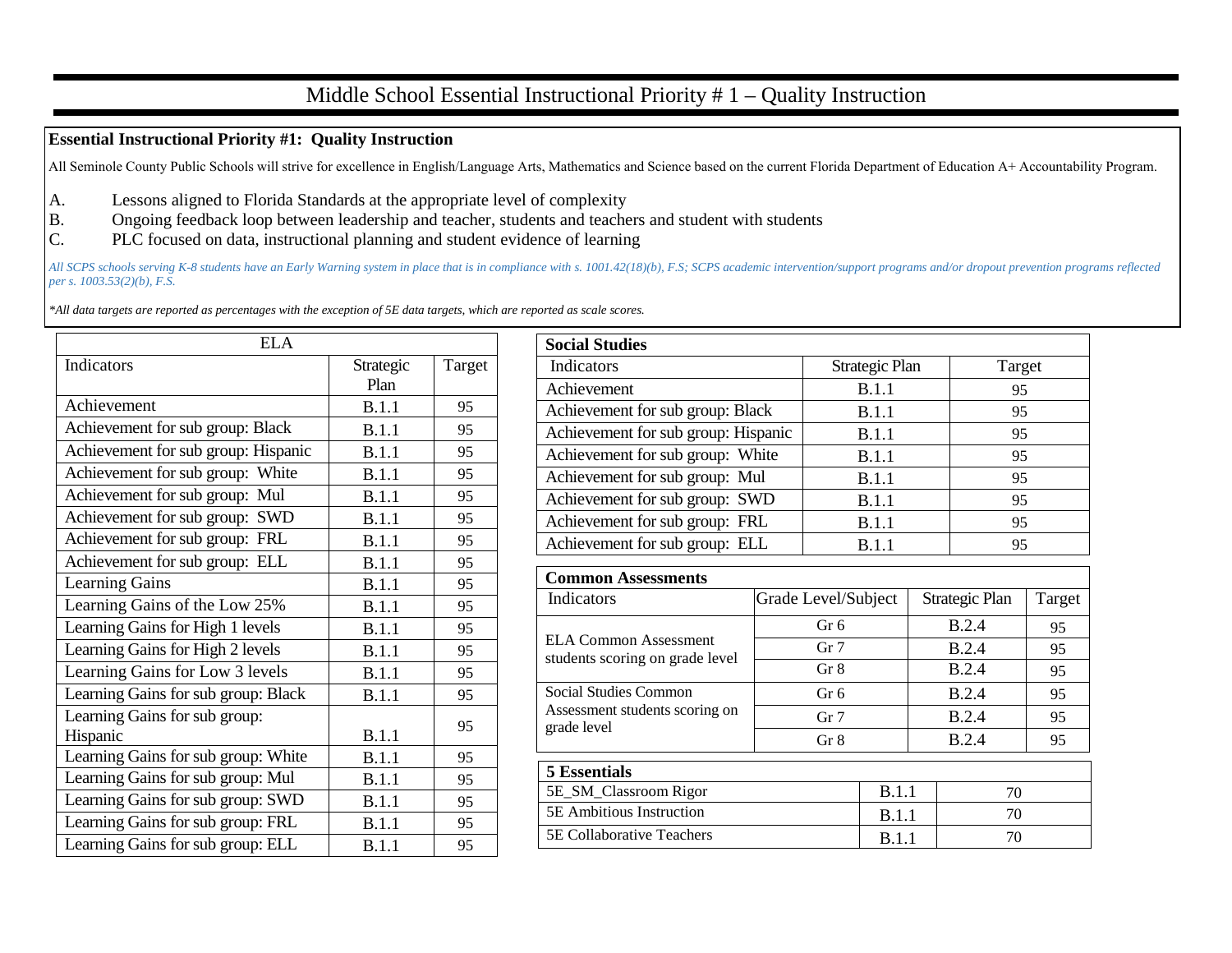# Middle School Essential Instructional Priority #1 – Quality Instruction

| <b>Math</b>                                   |                   |        |  |  |  |  |
|-----------------------------------------------|-------------------|--------|--|--|--|--|
| Indicators                                    | Strategic<br>Plan | Target |  |  |  |  |
| Achievement                                   | B.1.1             | 95     |  |  |  |  |
| Achievement for sub group: Black              | B.1.1             | 95     |  |  |  |  |
| Achievement for sub group: Hispanic           | B.1.1             | 95     |  |  |  |  |
| Achievement for sub group: White              | B.1.1             | 95     |  |  |  |  |
| Achievement for sub group: Mul                | B.1.1             | 95     |  |  |  |  |
| Achievement for sub group: SWD                | B.1.1             | 95     |  |  |  |  |
| Achievement for sub group: FRL                | B.1.1             | 95     |  |  |  |  |
| Achievement for sub group: ELL                | B.1.1             | 95     |  |  |  |  |
| <b>Learning Gains</b>                         | B.1.1             | 95     |  |  |  |  |
| Learning Gains of the Low 25%                 | B.1.1             | 95     |  |  |  |  |
| Learning Gains for High 1 levels              | B.1.1             | 95     |  |  |  |  |
| Learning Gains for High 2 levels              | B.1.1             | 95     |  |  |  |  |
| Learning Gains for Low 3 levels               | B.1.1             | 95     |  |  |  |  |
| Learning Gains for sub group: Black           | B.1.1             | 95     |  |  |  |  |
| Learning Gains for sub group: Hispanic        | B.1.1             | 95     |  |  |  |  |
| Learning Gains for sub group: White           | B.1.1             | 95     |  |  |  |  |
| Learning Gains for sub group: Mul             | B.1.1             | 95     |  |  |  |  |
| Learning Gains for sub group: SWD             | B.1.1             | 95     |  |  |  |  |
| Learning Gains for sub group: FRL             | B.1.1             | 95     |  |  |  |  |
| Learning Gains for sub group: ELL             | B.1.1             | 95     |  |  |  |  |
| Algebra 1 Achievement for sub group: Black    | B.1.1; B.1.2      | 95     |  |  |  |  |
| Algebra 1 Achievement for sub group: Hispanic | B.1.1; B.1.2      | 95     |  |  |  |  |
| Algebra 1 Achievement for sub group: White    | B.1.1; B.1.2      | 95     |  |  |  |  |
| Algebra 1 Achievement for sub group: Mul      | B.1.1; B.1.2      | 95     |  |  |  |  |
| Algebra 1 Achievement for sub group: SWD      | B.1.1; B.1.2      | 95     |  |  |  |  |
| Algebra 1 Achievement for sub group: FRL      | B.1.1; B.1.2      | 95     |  |  |  |  |
| Algebra 1 Achievement for sub group: ELL      | B.1.1; B.1.2      | 95     |  |  |  |  |
| Algebra 1 Access Gap                          | B.1.1; B.1.2      | 95     |  |  |  |  |

|                | <b>Science</b>                      |                   |        |
|----------------|-------------------------------------|-------------------|--------|
| urget          | Indicators                          | Strategic<br>Plan | Target |
| 95             | Achievement                         | <b>B.1.1</b>      | 95     |
| 95             | Achievement for sub group: Black    | <b>B.1.1</b>      | 95     |
| 95             | Achievement for sub group: Hispanic | <b>B.1.1</b>      | 95     |
| $\frac{1}{95}$ | Achievement for sub group: White    | <b>B.1.1</b>      | 95     |
| 95             | Achievement for sub group: Mul      | <b>B.1.1</b>      | 95     |
| 95             | Achievement for sub group: SWD      | B.1.1             | 95     |
| 95             | Achievement for sub group: FRL      | <b>B.1.1</b>      | 95     |
| 95             | Achievement for sub group: ELL      | <b>B.1.1</b>      | 95     |

| 95             | <b>Middle School Acceleration</b>    |              |        |  |  |  |  |  |  |
|----------------|--------------------------------------|--------------|--------|--|--|--|--|--|--|
| 95             | Indicators                           | Strategic    | Target |  |  |  |  |  |  |
| 95             |                                      | Plan         |        |  |  |  |  |  |  |
| $\frac{1}{95}$ | Middle School Acceleration           | <b>B.1.1</b> | 95     |  |  |  |  |  |  |
| 95             | Middle School Acceleration: Black    | <b>B.1.1</b> | 95     |  |  |  |  |  |  |
| 95             | Middle School Acceleration: Hispanic | <b>B.1.1</b> | 95     |  |  |  |  |  |  |
| 95             | Middle School Acceleration: White    | <b>B.1.1</b> | 95     |  |  |  |  |  |  |
| 95             | Middle School Acceleration: Mul      | <b>B.1.1</b> | 95     |  |  |  |  |  |  |
| 95             | Middle School Acceleration: SWD      | <b>B.1.1</b> | 95     |  |  |  |  |  |  |
| 95             | Middle School Acceleration: FRL      | <b>B.1.1</b> | 95     |  |  |  |  |  |  |
| $\frac{1}{95}$ | Middle School Acceleration: ELL      | <b>B.1.1</b> | 95     |  |  |  |  |  |  |

| <b>Common Assessments</b>                                 |                 |              |        |  |  |  |  |  |
|-----------------------------------------------------------|-----------------|--------------|--------|--|--|--|--|--|
| Indicators                                                | Grade           | Strategic    | Target |  |  |  |  |  |
|                                                           | Level/Subject   | Plan         |        |  |  |  |  |  |
|                                                           | Grade 6         | <b>B.2.4</b> | 95     |  |  |  |  |  |
| Math Common Assessment students<br>scoring on grade level | Grade 7         | <b>B.2.4</b> | 95     |  |  |  |  |  |
|                                                           | Grade 8         | <b>B.2.4</b> | 95     |  |  |  |  |  |
|                                                           | Algebra 1       | <b>B.2.4</b> | 95     |  |  |  |  |  |
|                                                           | Geometry        | <b>B.2.4</b> | 100    |  |  |  |  |  |
| Science Common Assessment students                        | Gr <sub>6</sub> | <b>B.2.4</b> | 95     |  |  |  |  |  |
| scoring on grade level                                    | Gr <sub>7</sub> | <b>B.2.4</b> | 95     |  |  |  |  |  |
|                                                           | Gr 8            | <b>B.2.4</b> | 95     |  |  |  |  |  |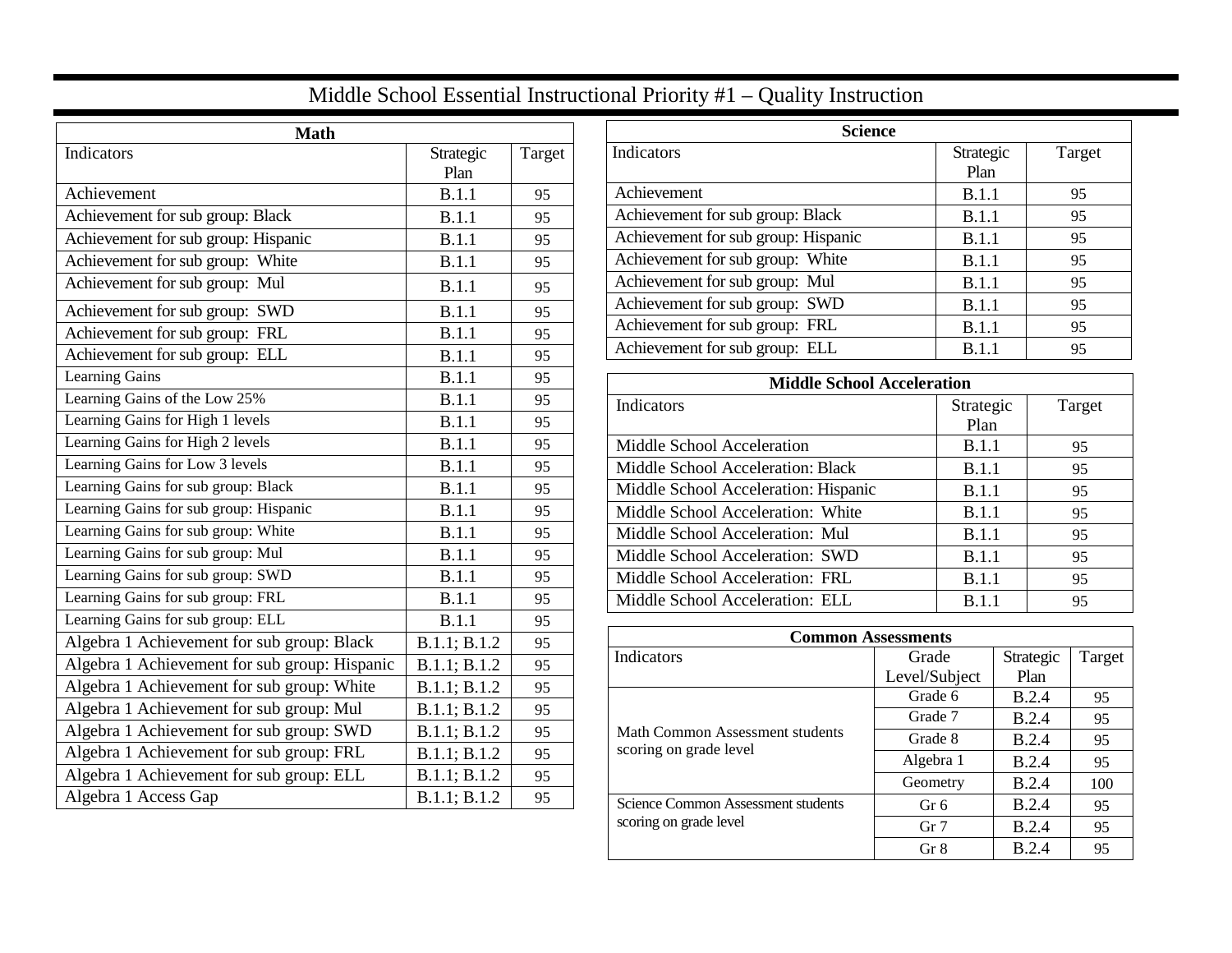# **Middle School Essential Instructional Priority #1 - Quality Instruction**

#### **Action Plan**

#### **Student owned progress monitoring**

| Strategy/<br>Action Item                                                                                                                                          | Person(s)<br>Responsible           | Deliverable<br>Due Date | PD<br>(Y/N) | When will this action<br>take place?                                         | What evidence will<br>there be to reflect<br>monitoring for this<br>strategy?                | <b>ESSA Finding</b><br>Addressed |
|-------------------------------------------------------------------------------------------------------------------------------------------------------------------|------------------------------------|-------------------------|-------------|------------------------------------------------------------------------------|----------------------------------------------------------------------------------------------|----------------------------------|
| Millennium teachers will<br>examine previously used<br>tracking sheets and<br>adjust them, removing<br>non-tested standards<br>from scales (where<br>applicable). | Grenon, Thompson,<br>Dukes, Razgha | 5/28/2021               | Y           | Intermittently (prior to<br>beginning each new<br>scale) through $5/28/21$ . | Scales with relevant<br>standards only in<br>interactive notebooks<br>and/or on Google drive | Y                                |
| Millennium teachers will<br>examine previously used<br>tracking sheets and<br>ensure scales are written<br>in student friendly<br>language.                       | Grenon, Thompson,<br>Dukes, Razgha | 5/28/21                 | Y           | Intermittently (prior to<br>beginning each new<br>scale) through $5/28/21$   | Scales with relevant<br>standards only in<br>interactive notebooks<br>and/or on Google drive | Y                                |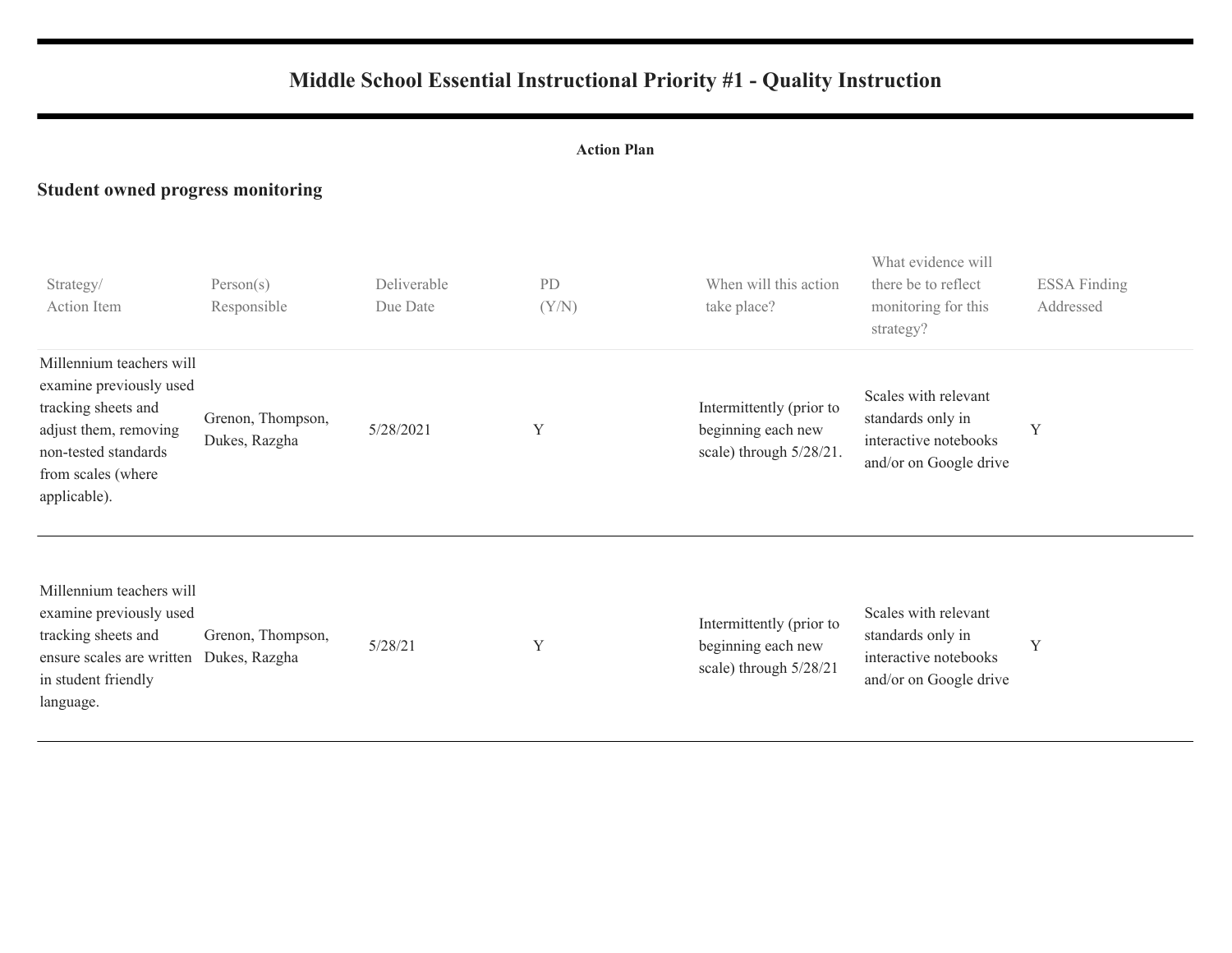| Strategy/<br>Action Item                                                                                                                                                           | Person(s)<br>Responsible           | Deliverable<br>Due Date | <b>PD</b><br>(Y/N) | When will this action<br>take place?                                         | What evidence will<br>there be to reflect<br>monitoring for this<br>strategy?                | <b>ESSA Finding</b><br>Addressed |
|------------------------------------------------------------------------------------------------------------------------------------------------------------------------------------|------------------------------------|-------------------------|--------------------|------------------------------------------------------------------------------|----------------------------------------------------------------------------------------------|----------------------------------|
| Millennium teachers will<br>examine previously used<br>tracking sheets and<br>adjust them, removing<br>non-tested standards<br>from scales (where<br>applicable).                  | Grenon, Thompson,<br>Dukes, Razgha | 5/28/21                 | Y                  | Intermittently (prior to<br>beginning each new<br>scale) through $5/28/21$ . | Scales with relevant<br>standards only in<br>interactive notebooks<br>and/or on Google drive | Y                                |
| Millennium teachers and<br>students will track<br>progress on the standards Grenon, Thompson,<br>based on student-friendly Dukes, Razgha<br>scales related to tested<br>standards. |                                    | 5/27/2020               | Y                  | Monthly, through<br>$5/28/21$ .                                              | Documentation in<br>interactive notebooks<br>and/or on Google drive                          | Y                                |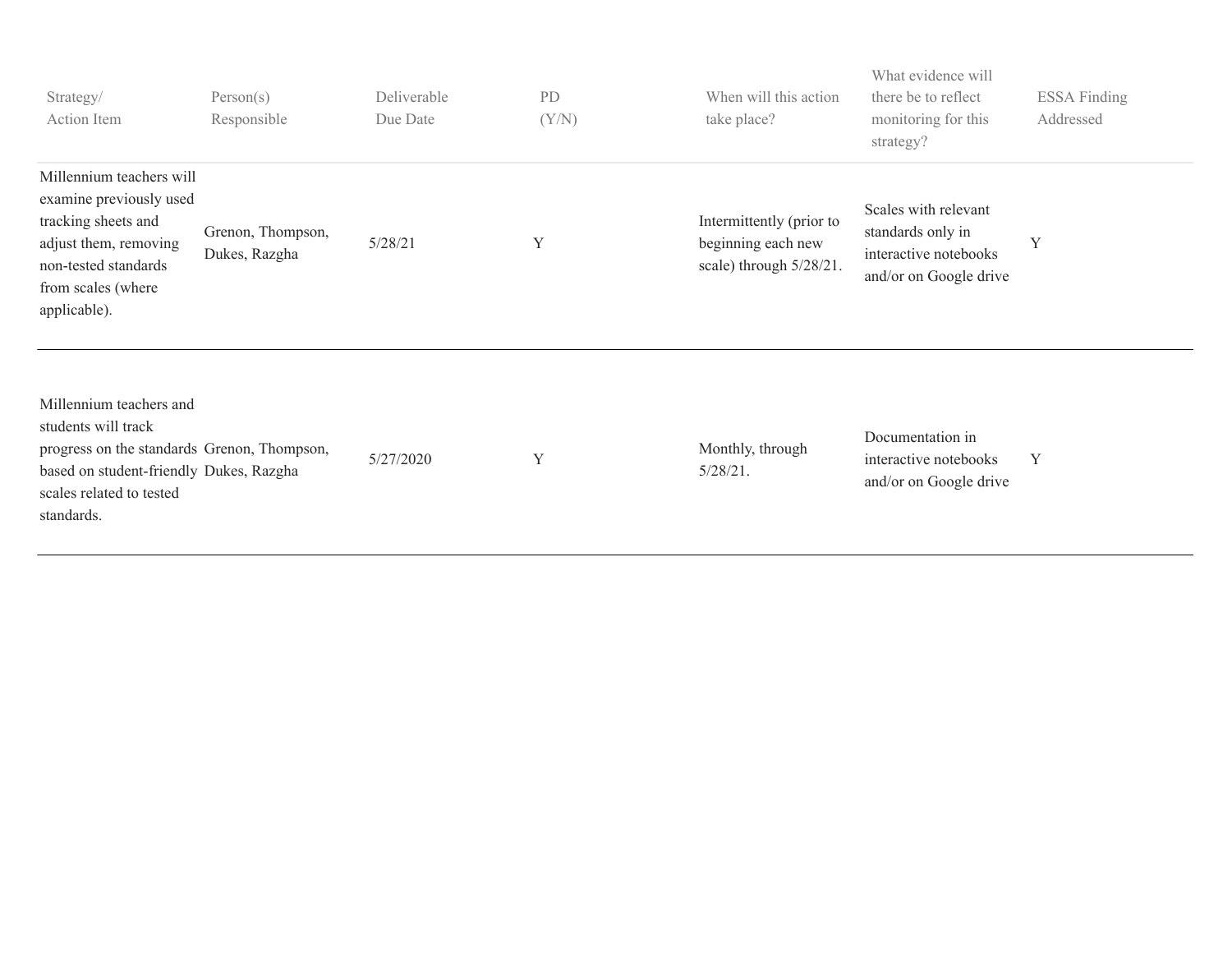## **Low 30% Monitoring**

| Strategy/<br>Action Item                                                                                                                                                                                                    | Person(s)<br>Responsible           | Deliverable<br>Due Date | PD<br>(Y/N) | When will this action<br>take place?    | What evidence will<br>there be to reflect<br>monitoring for this<br>strategy?                           | <b>ESSA Finding</b><br>Addressed |
|-----------------------------------------------------------------------------------------------------------------------------------------------------------------------------------------------------------------------------|------------------------------------|-------------------------|-------------|-----------------------------------------|---------------------------------------------------------------------------------------------------------|----------------------------------|
| Millennium teachers will<br>identify the students who<br>fall in the school-wide<br>bottom quartile in each<br>of their classes for<br>tracking and support<br>purposes.                                                    | Grenon, Thompson,<br>Dukes, Razgha | 5/28/21                 | Y           | Once at the start of the<br>school year | Teacher tracking forms                                                                                  | Y                                |
| Millennium teachers will<br>build strong relationships<br>with their students,<br>resulting in positive<br>attitudes.                                                                                                       | Grenon, Thompson,<br>Dukes, Razgha | 5/28/21                 | Y           | Monthly, through<br>$5/28/21$ .         | Decrease in referrals,<br>documentation of<br>interventions on<br><b>Behavior Intervention</b><br>Forms | Y                                |
| Millennium teachers will<br>routinely discuss student<br>progress & non-progress<br>in weekly COL meetings.<br>They will discuss<br>individual students with<br>intensive teachers and<br>seek support where<br>applicable. | Grenon, Thompson,<br>Dukes, Razgha | 5/28/21                 | Y           | Monthly, through<br>$5/28/21$ .         | Teacher tracking forms,<br>notes from COLs &<br>conversations with<br>intensive teachers                | $\mathbf Y$                      |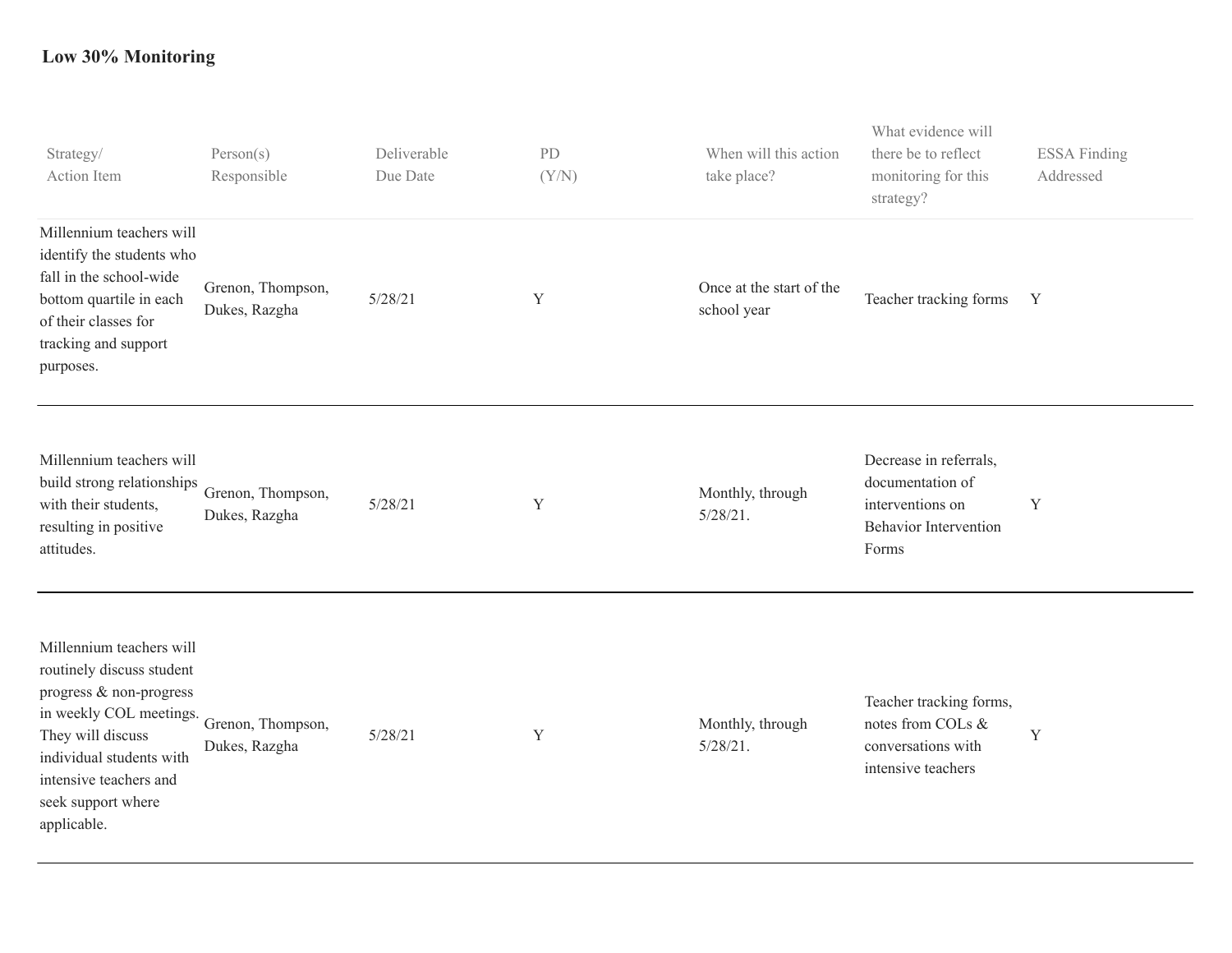| Strategy/<br>Action Item                                                                                                                                                                                                       | Person(s) Responsible              | Deliverable Due Date | PD<br>(Y/N) | When will this action<br>take place? | What evidence will<br>there be to reflect<br>monitoring for this<br>strategy? | <b>ESSA Finding</b><br>Addressed |
|--------------------------------------------------------------------------------------------------------------------------------------------------------------------------------------------------------------------------------|------------------------------------|----------------------|-------------|--------------------------------------|-------------------------------------------------------------------------------|----------------------------------|
| Millennium teachers will<br>administer formative<br>assessments track the<br>data, noting their<br>students who fall in the<br>school-wide bottom<br>quartile.                                                                 | Grenon, Thompson,<br>Dukes, Razgha | 5/28/21              | Y           | Monthly, through<br>$5/28/21$ .      | Teacher tracking forms,<br>scores in Skyward                                  | Y                                |
| Millennium teachers will<br>discuss student scores<br>with students, celebrating<br>their success and<br>working with them to<br>identify (and provide<br>targeted instruction for)<br>areas in which they need<br>to improve. | Grenon, Thompson,<br>Dukes, Razgha | 5/28/21              | $\mathbf Y$ | Monthly, through<br>$5/28/21$ .      | Teacher tracking forms,<br>scores in Skyward                                  | Y                                |
| Millennium guidance<br>counselors will monitor<br>success for the students<br>in the school-wide<br>bottom quartile, meeting<br>with them quarterly to<br>congratulate them and<br>provide motivation as<br>needed.            | Grenon, Thompson,<br>Dukes, Razgha | 5/28/21              | N           | Monthly, through<br>$5/28/21$ .      | Counselor notes from<br>meetings                                              | Y                                |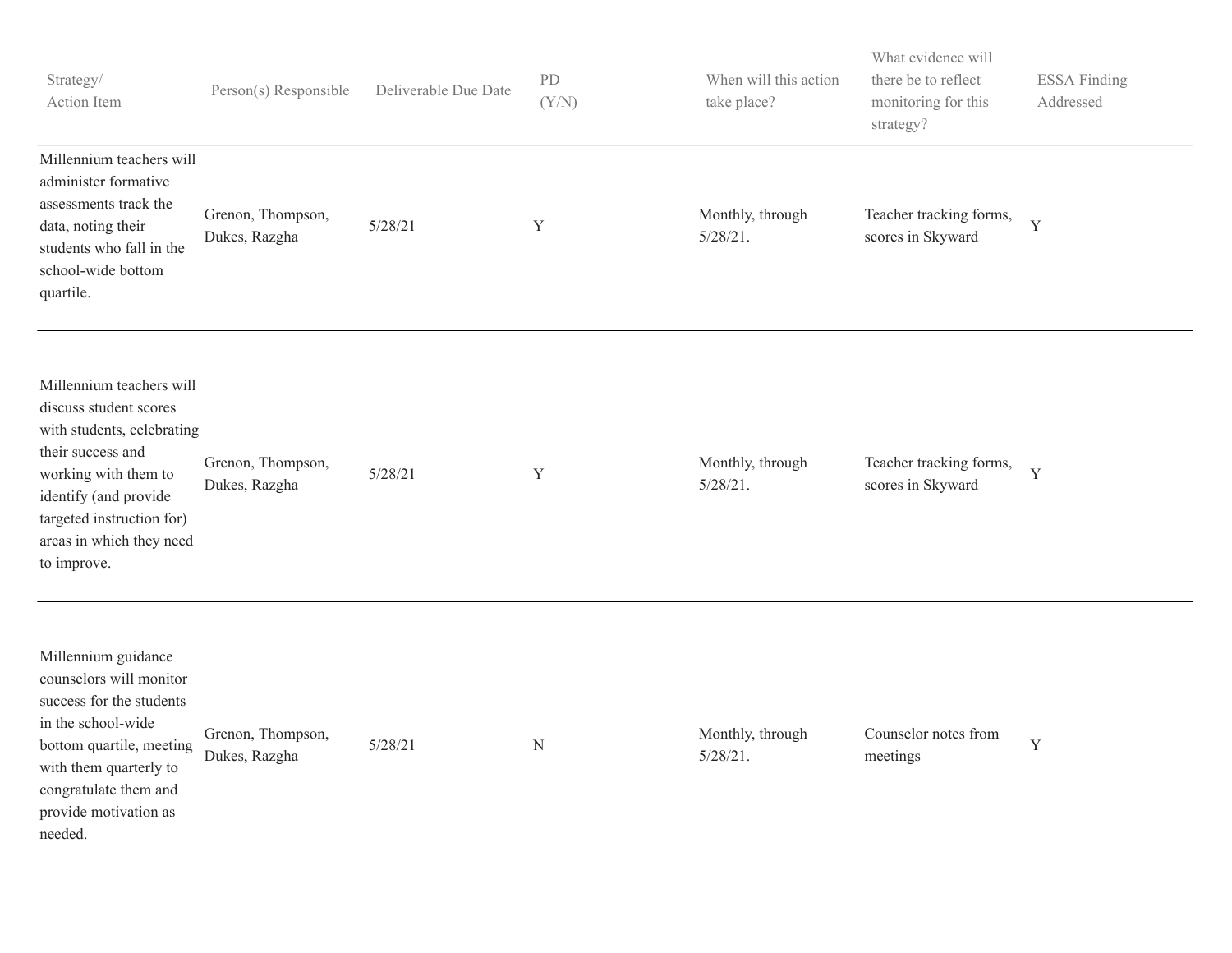| Strategy/<br>Action Item                                                                                                                                                                                                                                                               | Person(s)<br>Responsible           | Deliverable Due Date | ${\rm PD}$<br>(Y/N) | When will this action<br>take place? | What evidence will<br>there be to reflect<br>monitoring for this<br>strategy?        | <b>ESSA Finding</b><br>Addressed |
|----------------------------------------------------------------------------------------------------------------------------------------------------------------------------------------------------------------------------------------------------------------------------------------|------------------------------------|----------------------|---------------------|--------------------------------------|--------------------------------------------------------------------------------------|----------------------------------|
| Millennium teachers will<br>collaborate in grade<br>level/horizontal<br>articulation across the<br>curriculum related to<br>common students.<br>During this time they<br>will analyze student data<br>and discuss concerns<br>along with possible<br>further supports for<br>students. | Grenon, Thompson,<br>Dukes, Razgha | 5/28/21              | Y                   | Monthly, through<br>$5/28/21$ .      | Notes from horizontal<br>articulation meetings                                       | $\mathbf Y$                      |
| Millennium Instructional<br>Coaches will provide<br>after school tutoring<br>focused on interventions<br>for the identified weakest<br>standards. This will<br>include direct instruction<br>supplemented by<br>intervention tools.                                                    | Grenon, Thompson,<br>Dukes, Razgha | 5/28/21              | $\mathbf N$         | Monthly, through<br>$5/28/21$ .      | Tutorial intervention and<br>data tracking sheets                                    | Y                                |
| Millennium teachers will<br>discuss student scores<br>with students, celebrating<br>their success and<br>working with them to<br>identify (and provide<br>targeted instruction for)<br>areas in which they need<br>to improve.                                                         | Grenon, Thompson,<br>Dukes, Razgha | 5/28/21              | Y                   | Monthly, through<br>$5/28/21$ .      | Lesson plans;<br>Documentation in<br>interactive notebooks<br>and/or on Google drive | $\mathbf Y$                      |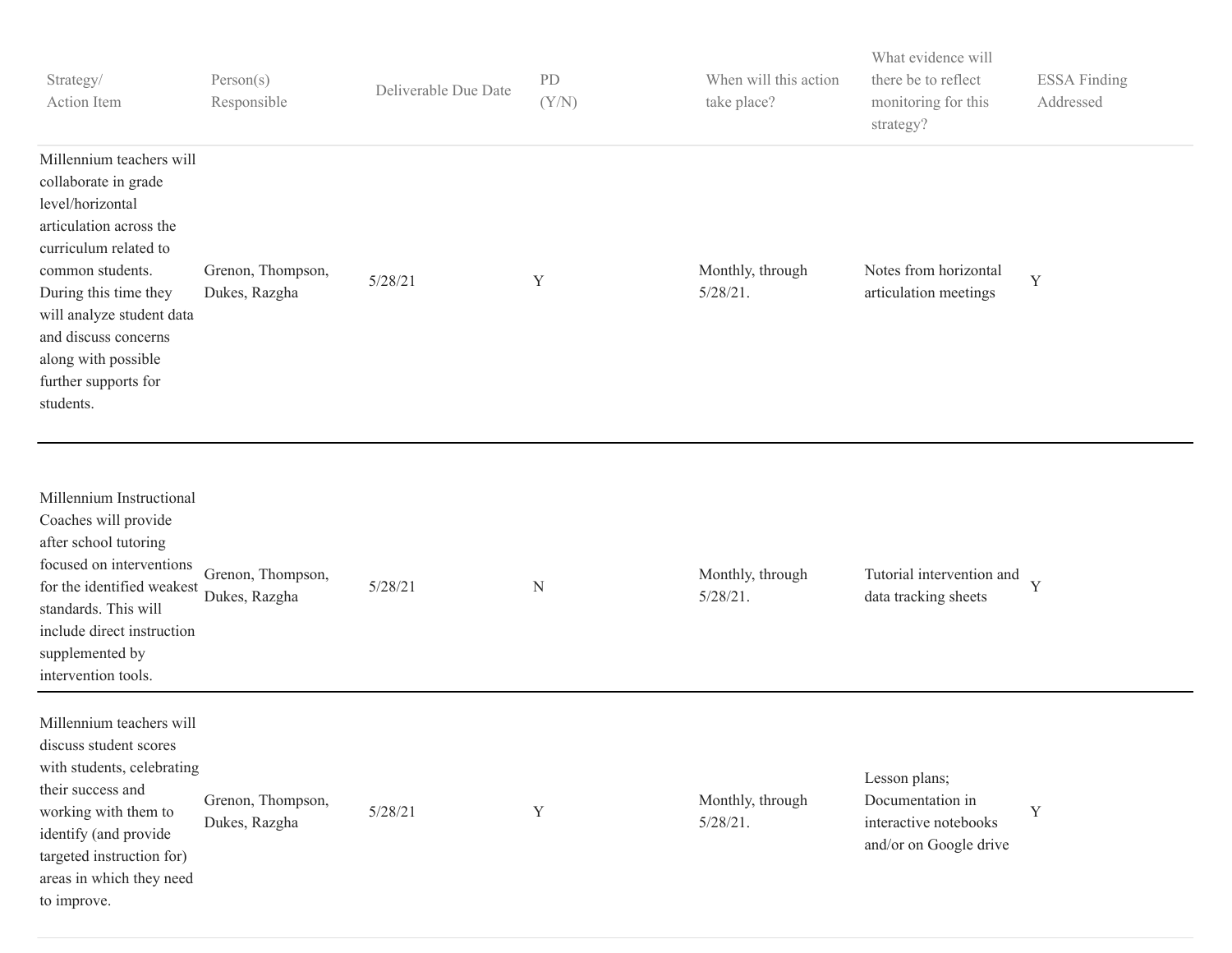## **High Level 1 / Level 2 Monitoring**

| Strategy/<br>Action Item                                                                                                                                                                       | Person(s)<br>Responsible           | Deliverable<br>Due Date | PD<br>(Y/N) | When will this action<br>take place?                                                 | What evidence will<br>there be to reflect<br>monitoring for this<br>strategy?                                           | <b>ESSA Finding</b><br>Addressed |
|------------------------------------------------------------------------------------------------------------------------------------------------------------------------------------------------|------------------------------------|-------------------------|-------------|--------------------------------------------------------------------------------------|-------------------------------------------------------------------------------------------------------------------------|----------------------------------|
| Millennium teachers will<br>identify high level 1 &<br>high level 2 students in<br>each of their classes for<br>tracking and support<br>purposes.                                              | Grenon, Thompson,<br>Dukes, Razgha | 5/28/21                 | Y           | Within the first two<br>weeks of school and<br>again at the start of each<br>quarter | Tracking forms in<br>interactive notebooks<br>and/or on Google drive                                                    | Y                                |
| Millennium teachers will<br>ensure students have<br>achievable goals and<br>consistently provide<br>encouragement,<br>reminding students how<br>close they are to<br>achieving the next level. | Grenon, Thompson,<br>Dukes, Razgha | 5/28/21                 | Y           | Monthly, through<br>$5/28/21$ .                                                      | Documentation in teacher<br>lesson plans, interactive<br>notebooks and/or on<br>Google drive                            | Y                                |
| Millennium teachers will<br>use intervention tools to<br>focus on specific skills<br>based on weaknesses<br>visible in student data.                                                           | Grenon, Thompson,<br>Dukes, Razgha | 5/28/21                 | Y           | Monthly, through<br>$5/28/21$ .                                                      | Documentation in<br>interactive notebooks<br>and/or on Google drive,<br>iReady/Khan Academy<br>reports where applicable | $\mathbf{Y}$                     |
| Millennium teachers will<br>use data to group students<br>purposefully for<br>differentiated instruction<br>& station rotation.                                                                | Grenon, Thompson,<br>Dukes, Razgha | 5/28/21                 | ${\bf N}$   | Monthly, through<br>$5/28/21$ .                                                      | Documentation in lesson<br>plans                                                                                        | Y                                |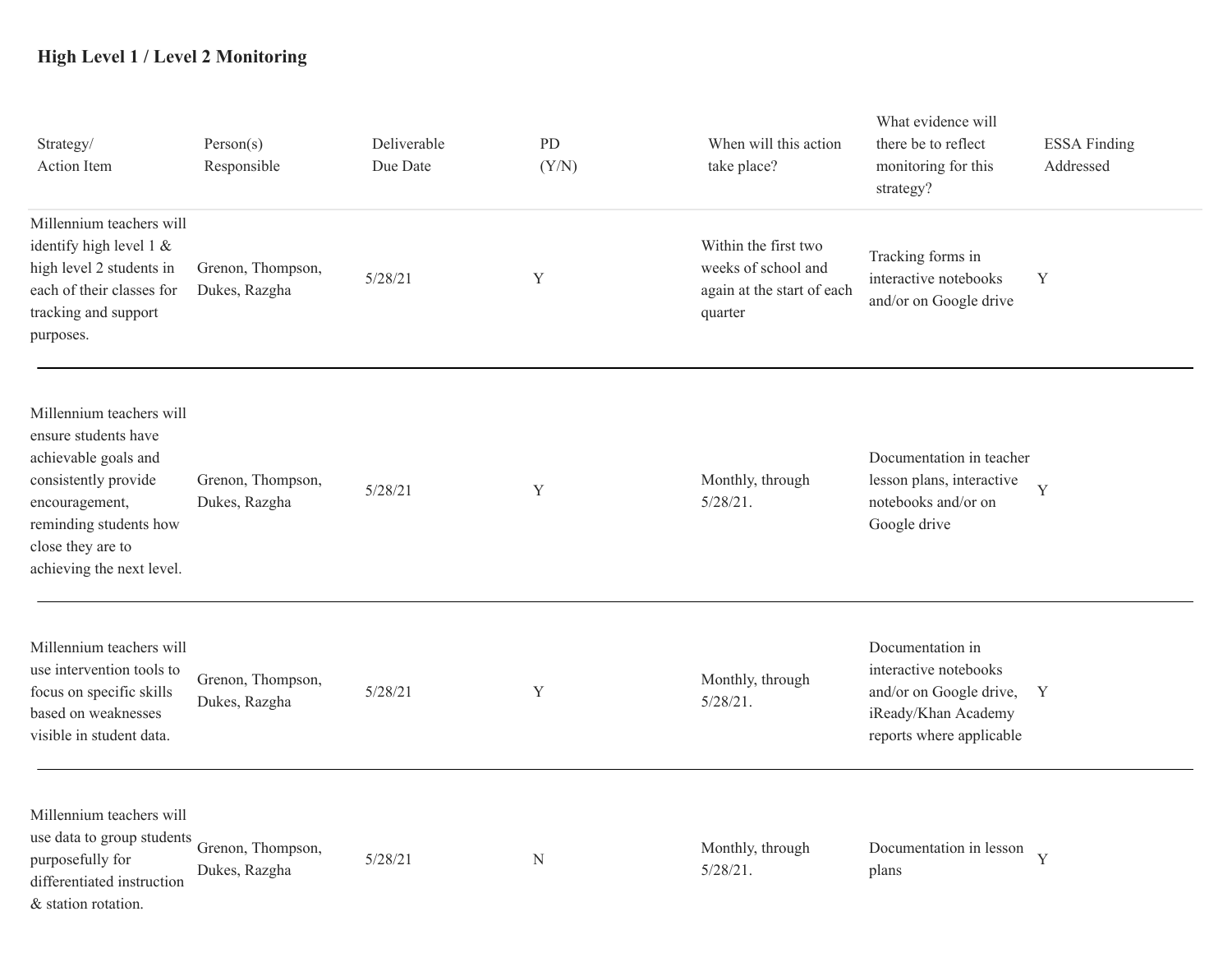| Strategy/Action Item                                                                                                                                                                                                              | Person(s)<br>Responsible           | Deliverable<br>Due Date | PD<br>(Y/N) | When will this action<br>take place? | What evidence will<br>there be to reflect<br>monitoring for this<br>strategy?                                                      | <b>ESSA Finding</b><br>Addressed |
|-----------------------------------------------------------------------------------------------------------------------------------------------------------------------------------------------------------------------------------|------------------------------------|-------------------------|-------------|--------------------------------------|------------------------------------------------------------------------------------------------------------------------------------|----------------------------------|
| Millennium students will<br>complete individual<br>tracking charts using<br>formative assessments,<br>iReady (when<br>applicable), & District<br>assessment data; this data<br>will include goal setting<br>and teacher feedback. | Grenon, Thompson,<br>Dukes, Razgha | 5/28/21                 | Y           | Monthly, through<br>$5/28/21$ .      | Documentation in<br>interactive notebooks<br>and/or on google drive;<br>iReady & Khan<br>Academy score reports<br>where applicable | Y                                |
| Millennium teachers will<br>frequently celebrate the<br>success of students<br>(including using data<br>posted on walls) in an<br>effort to develop intrinsic<br>motivation in them.                                              | Grenon, Thompson,<br>Dukes, Razgha | 5/28/21                 | Y           | Monthly, through<br>$5/28/21$ .      | The above referenced<br>data kept on the wall and<br>then in a binder when it Y<br>comes down/is replaced<br>with new data         |                                  |
| Millennium guidance<br>counselors will monitor<br>student success, meeting<br>with them quarterly to<br>congratulate them and<br>provide motivation as<br>needed.                                                                 | Grenon, Thompson,<br>Dukes, Razgha | 5/28/21                 | ${\bf N}$   | Monthly, through<br>$5/28/21$ .      | Notes from meetings                                                                                                                | Y                                |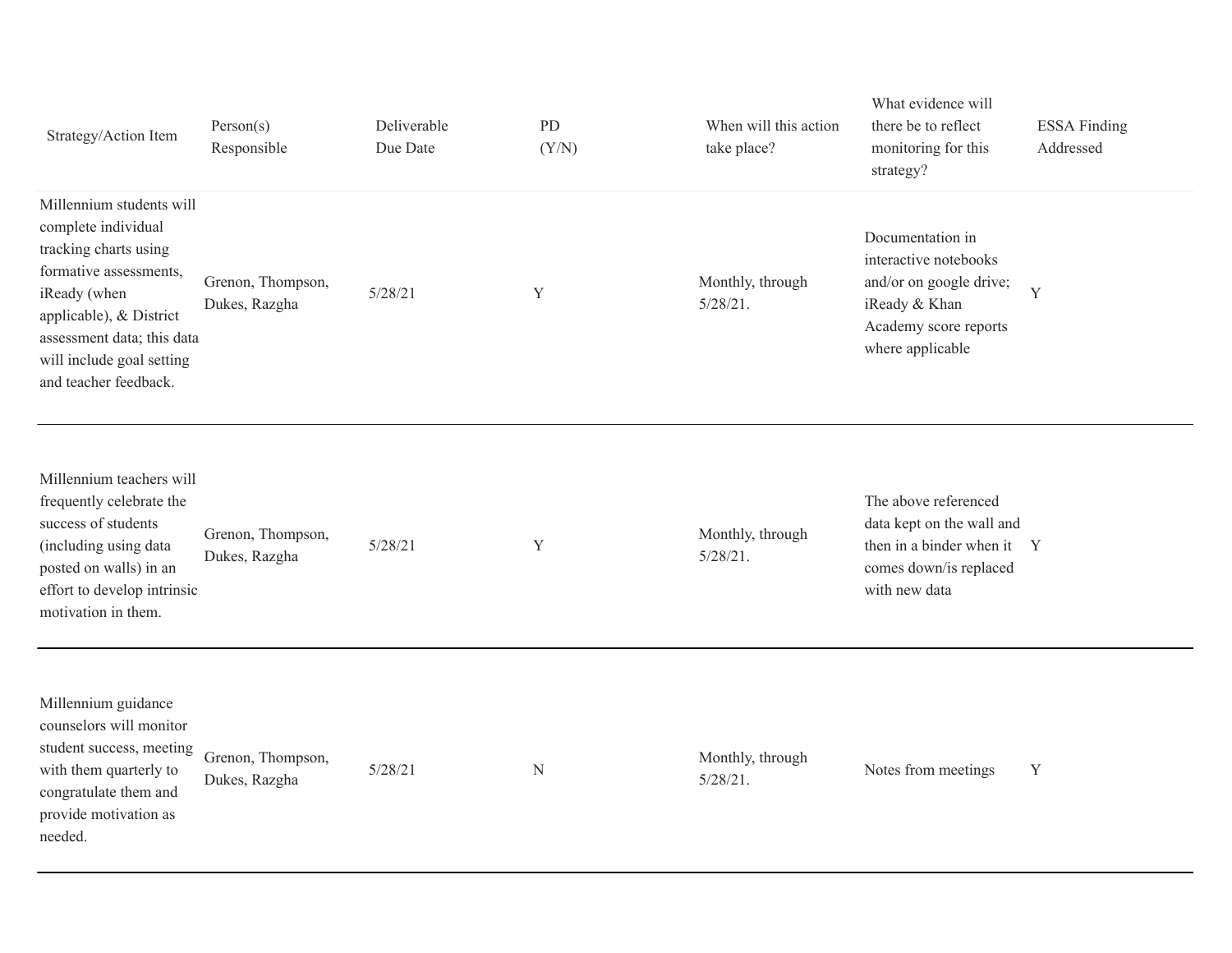## **Low Level 3 Monitoring**

| Strategy/<br>Action Item                                                                                                                                                                                                                                           | Person(s)<br>Responsible           | Deliverable<br>Due Date | PD<br>(Y/N) | When will this action<br>take place? | What evidence will<br>there be to reflect<br>monitoring for this<br>strategy? | <b>ESSA Finding</b><br>Addressed |
|--------------------------------------------------------------------------------------------------------------------------------------------------------------------------------------------------------------------------------------------------------------------|------------------------------------|-------------------------|-------------|--------------------------------------|-------------------------------------------------------------------------------|----------------------------------|
| Millennium teachers will<br>identify low level 3<br>students in each of their<br>classes for tracking and<br>support purposes.                                                                                                                                     | Grenon, Thompson,<br>Dukes, Razgha | 5/28/21                 | $\mathbf Y$ | Within the first month of<br>school  | Data tracking sheets                                                          | $\mathbf Y$                      |
| Millennium teachers will<br>set high expectations<br>aligned with the<br>standards, ensuring<br>students have achievable<br>goals. They will<br>consistently provide<br>encouragement,<br>reminding students how<br>close they are to<br>achieving the next level. | Grenon, Thompson,<br>Dukes, Razgha | 5/28/21                 | Y           | Monthly, through<br>$5/28/21$ .      | Lesson plans                                                                  | Y                                |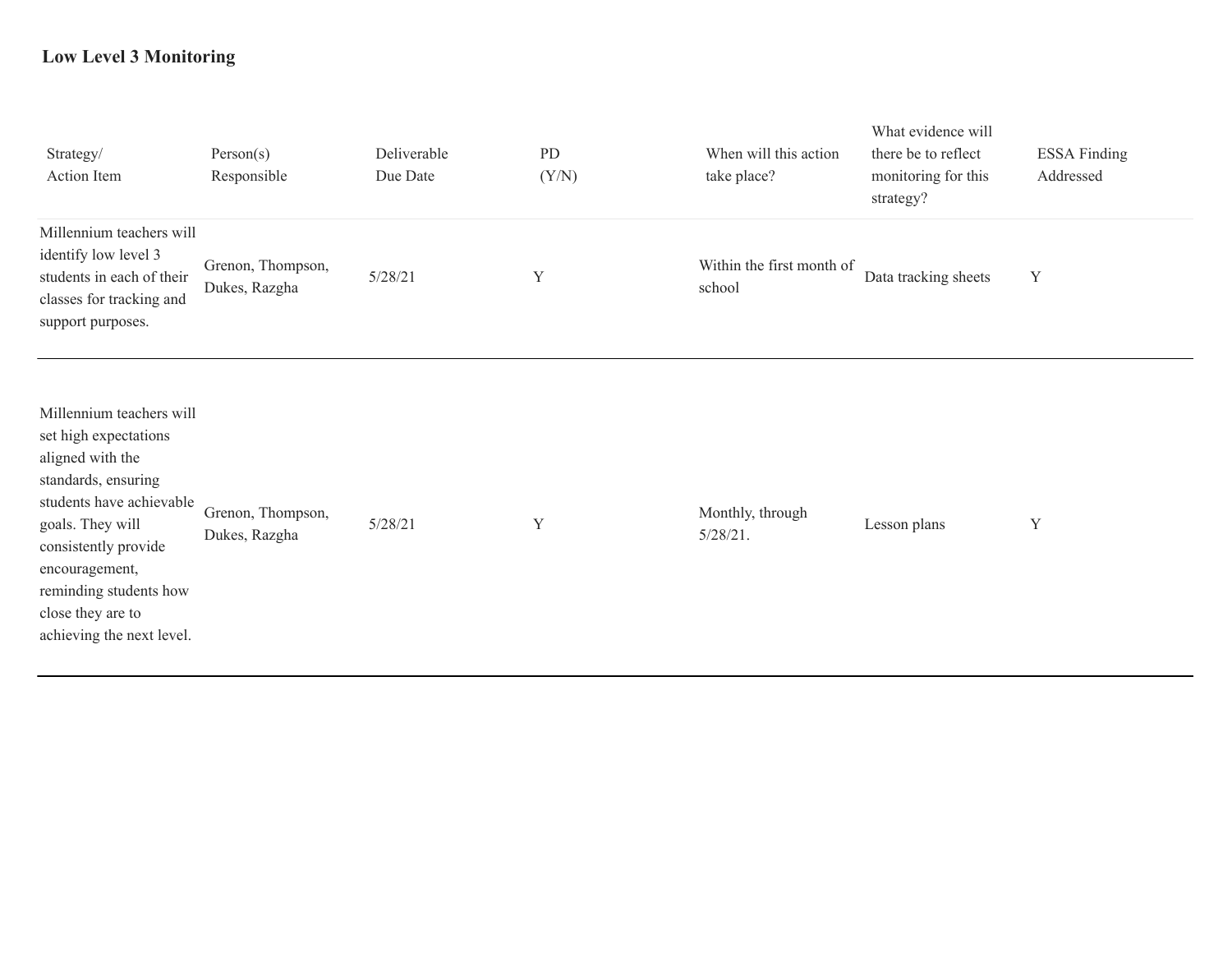| Strategy/Action Item 4                                                                                                                                                                                                              | Person(s) Responsible              | Deliverable Due Date | PD<br>(Y/N) | When will this action<br>take place? | What evidence will<br>there be to reflect<br>monitoring for this<br>strategy?    | <b>ESSA Finding</b><br>Addressed |
|-------------------------------------------------------------------------------------------------------------------------------------------------------------------------------------------------------------------------------------|------------------------------------|----------------------|-------------|--------------------------------------|----------------------------------------------------------------------------------|----------------------------------|
| Millennium teachers will<br>use data to group<br>students purposefully for Grenon, Thompson,<br>differentiated instruction Dukes, Razgha<br>& station rotation based<br>on the areas of weakness.                                   |                                    | 5/28/21              | Y           | Monthly, through<br>$5/28/21$ .      | Lesson plans                                                                     | Y                                |
| Millennium teachers will<br>frequently celebrate the<br>success of students<br>(including using data<br>posted on walls) in an<br>effort to develop intrinsic<br>motivation in them.                                                | Grenon, Thompson,<br>Dukes, Razgha | 5/28/21              | Y           | Monthly, through<br>$5/28/21$ .      | Lesson plans;<br>documentation in<br>interactive notebook<br>and/or google drive | Y                                |
| Millennium instructional<br>coaches will provide<br>after school tutoring<br>focused on interventions<br>for the identified weakest<br>standards. This will<br>include direct instruction<br>supplemented by<br>intervention tools. | Grenon, Thompson,<br>Dukes, Razgha | 5/28/21              | $\mathbf N$ | Monthly, through<br>$5/28/21$ .      | Tutorial intervention and<br>data tracking sheets                                | Y                                |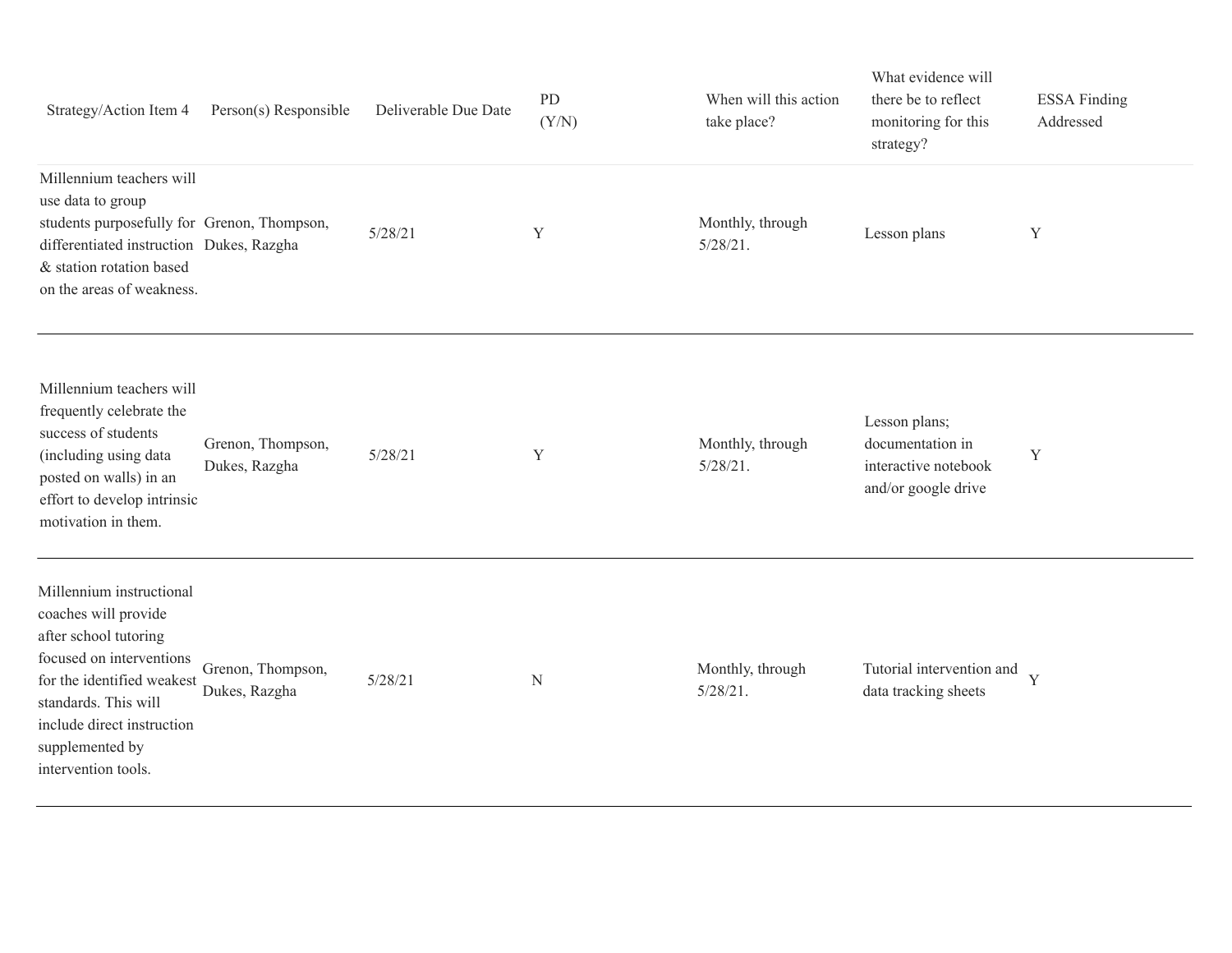| Strategy/<br>Action Item                                                                                                                                                                                                                                                               | Person(s)<br>Responsible           | Deliverable<br>Due Date | PD<br>(Y/N) | When will this action<br>take place? | What evidence will<br>there be to reflect<br>monitoring for this<br>strategy? | <b>ESSA Finding</b><br>Addressed |
|----------------------------------------------------------------------------------------------------------------------------------------------------------------------------------------------------------------------------------------------------------------------------------------|------------------------------------|-------------------------|-------------|--------------------------------------|-------------------------------------------------------------------------------|----------------------------------|
| Millennium teachers will<br>collaborate in grade<br>level/horizontal<br>articulation across the<br>curriculum related to<br>common students.<br>During this time they<br>will analyze student data<br>and discuss concerns<br>along with possible<br>further supports for<br>students. | Grenon, Thompson,<br>Dukes, Razgha | 5/28/21                 | $\mathbf N$ | Monthly, through<br>$5/28/21$ .      | Notes from articulation<br>meetings                                           | Y                                |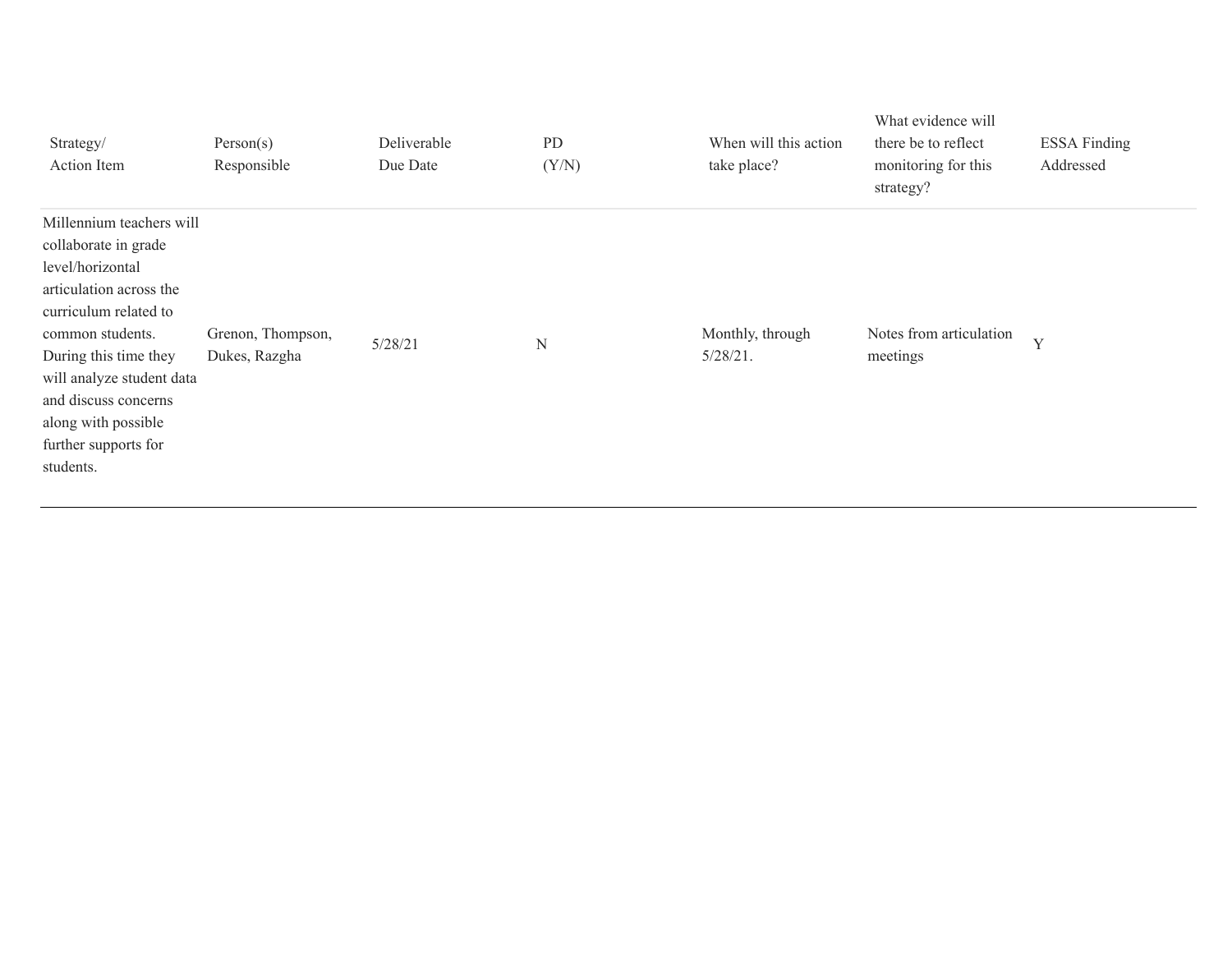#### **Tutorial**

| Strategy/Action Item 1                                                                                                                                                                                                                         | Person(s) Responsible              | Deliverable Due Date | PD (Y/N) | When will this action<br>take place? (Frequency<br>of action?) | What evidence will<br>there be to reflect<br>monitoring for this<br>strategy? | <b>ESSA Finding</b><br>Addressed $(Y$ or $N/A$ ) |
|------------------------------------------------------------------------------------------------------------------------------------------------------------------------------------------------------------------------------------------------|------------------------------------|----------------------|----------|----------------------------------------------------------------|-------------------------------------------------------------------------------|--------------------------------------------------|
| Millennium's after school<br>tutorial will focus on<br>Low Level 3 and High<br>Level 2 students and will<br>include direct instruction<br>in both reading and math.<br>Direct instruction will be<br>supplemented using<br>intervention tools. | Grenon, Thompson,<br>Dukes, Razgha | 5/28/21              | N        | Weekly, through 5/28/21                                        | Student generated reports <sub>V</sub><br>from intervention tools             |                                                  |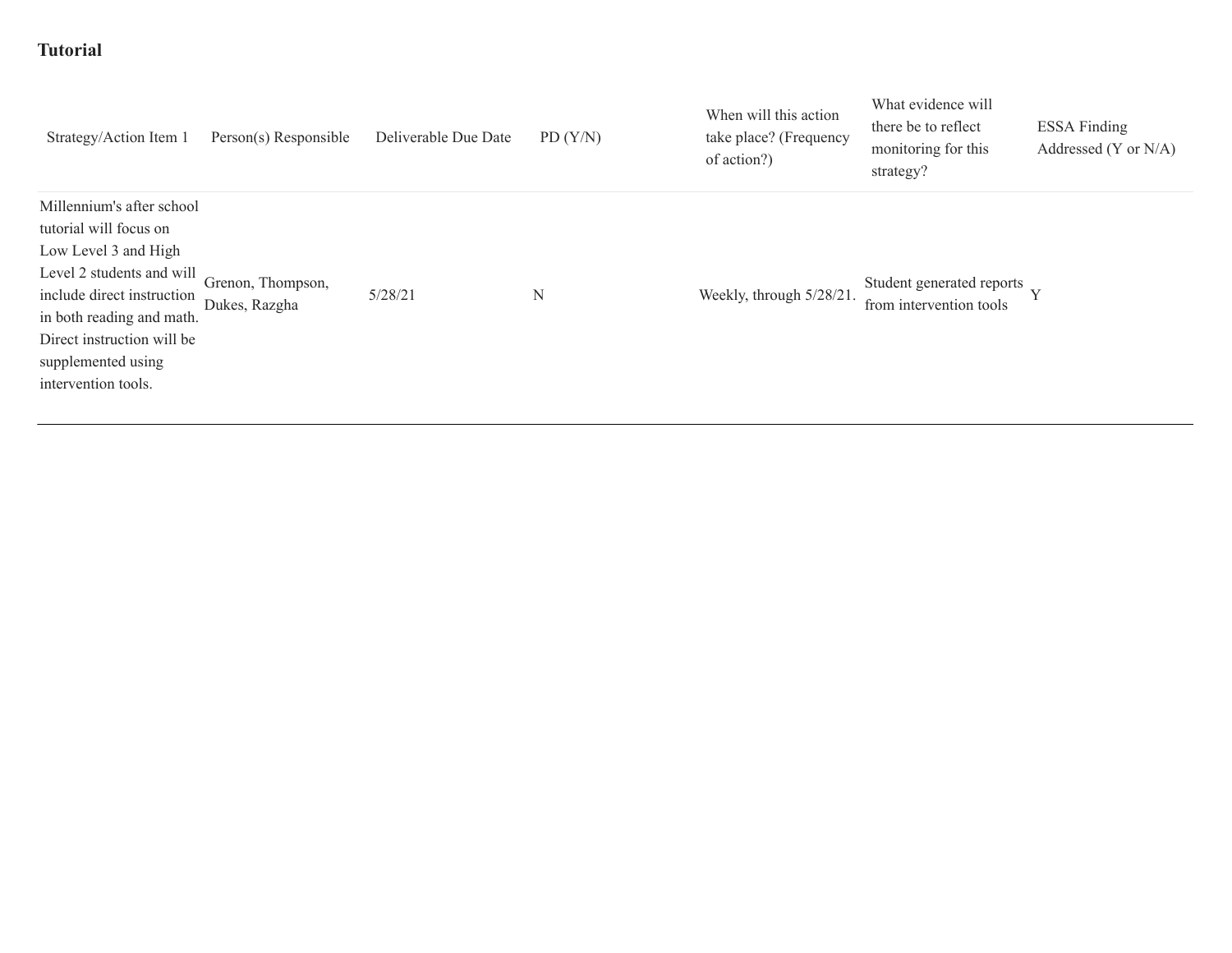### Middle School Essential Instructional Priority #2 – Conditions for Learning

#### **Essential Instructional Priority #2: Conditions for Learning**

The district has identified the conditions for learning as physical safety, student wellness, attendance, teacher-student relationships, social-emotional learning and student conduct. System focus on continuous improvement of these conditions will benefit student learning.

- A. Cultivation of positive, appropriate relationships resulting in increasing engagement of all students
- B. Development of a student centered culture<br>C. Continued focus on campus safety and buil
- Continued focus on campus safety and building a culture of respect
- D. Sharing collective responsibility for the success of all students in the school

*\*All 5E data targets are reported as scale scores, SCPS Safety data targets are out of 10, and other data targets are reported as percentages.*

| Indicators                 | Strategic Plan | Target |
|----------------------------|----------------|--------|
| 5E Supportive Environment  |                |        |
| <b>SCPS Safety Survey</b>  | D 1            |        |
| 5E SE Academic Personalism | D3             |        |

| arget | Indicators                      | Strategic Plan | Target |
|-------|---------------------------------|----------------|--------|
| 70    | 5E SE Student-Teacher Trust     |                | 70     |
| 10    | 5E_CT_Collective Responsibility | B.1.1          | 70     |
| 70    | Students with $10+$ Absences    |                |        |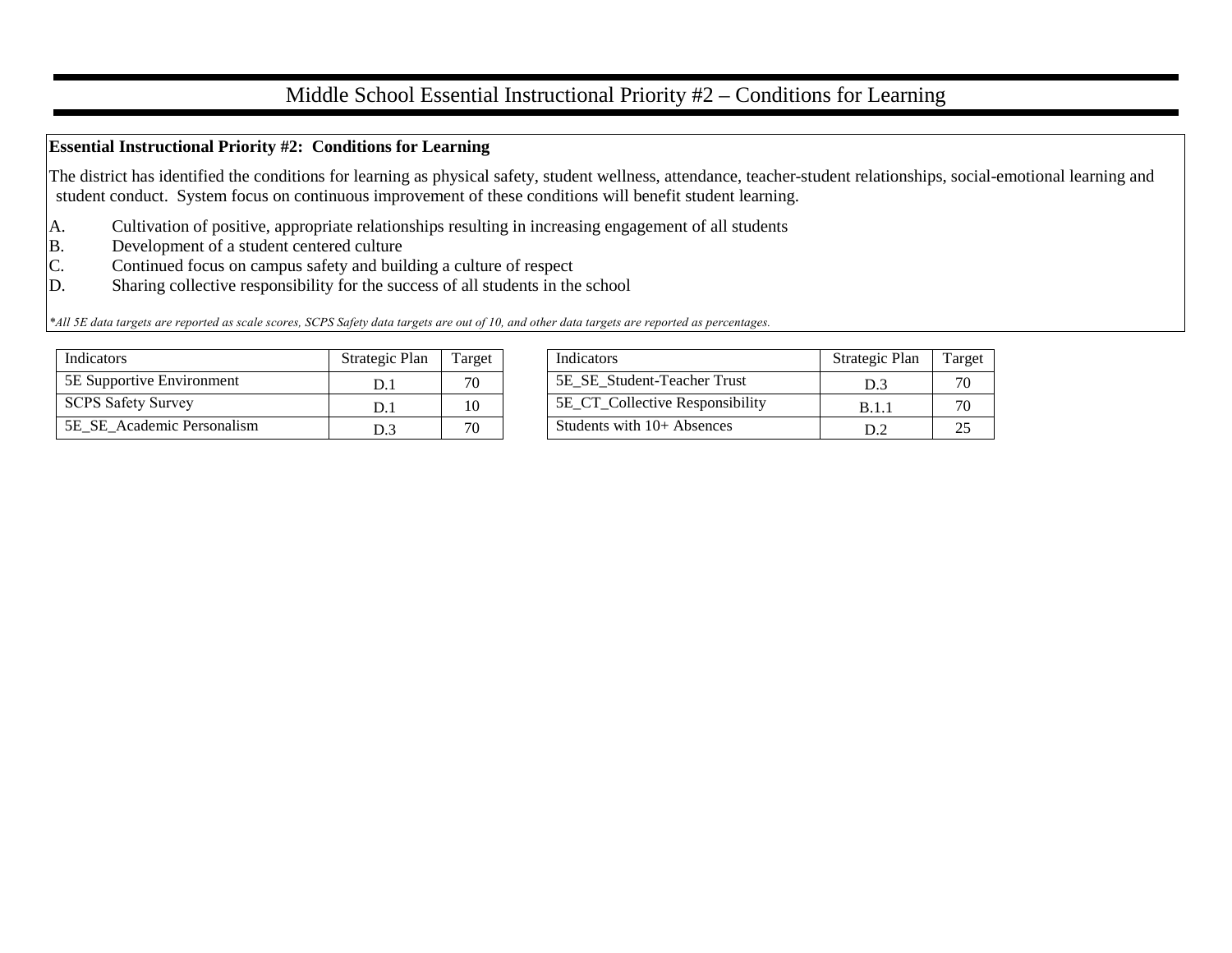# **Middle School Essential Instructional Priority # 2 - Conditions for Learning**

#### **Action Plan**

## **Attendance Monitoring**

| Strategy/<br>Action Item                                                                                                                                                                             | Person(s)<br>Responsible                  | Deliverable<br>Due Date | <b>PD</b><br>(Y/N) | When will this action<br>take place?     | What evidence will<br>there be to reflect<br>monitoring for this<br>strategy? | <b>ESSA Finding</b><br>Addressed |
|------------------------------------------------------------------------------------------------------------------------------------------------------------------------------------------------------|-------------------------------------------|-------------------------|--------------------|------------------------------------------|-------------------------------------------------------------------------------|----------------------------------|
| Millennium guidance<br>counselors and teachers<br>will monitor student<br>attendance and follow<br>the truancy process<br>established by Seminole<br>County Public Schools.                          | Grenon, Thompson,<br>Dukes, Razgha, Smith | 5/28/20                 | N                  | Monthly, through 5/28/21                 | Attendance reports<br>generated daily, weekly, Y<br>and monthly.              |                                  |
| Guidance counselors will<br>meet with students who<br>are frequently absent to<br>discuss their attendance,<br>the truancy process, and<br>the importance of the<br>instruction they are<br>missing. | Grenon, Thompson,<br>Dukes, Razgha, Smith | 5/28/20                 | N                  | Monthly, through 5/28/21 Counselor notes |                                                                               | $\mathbf Y$                      |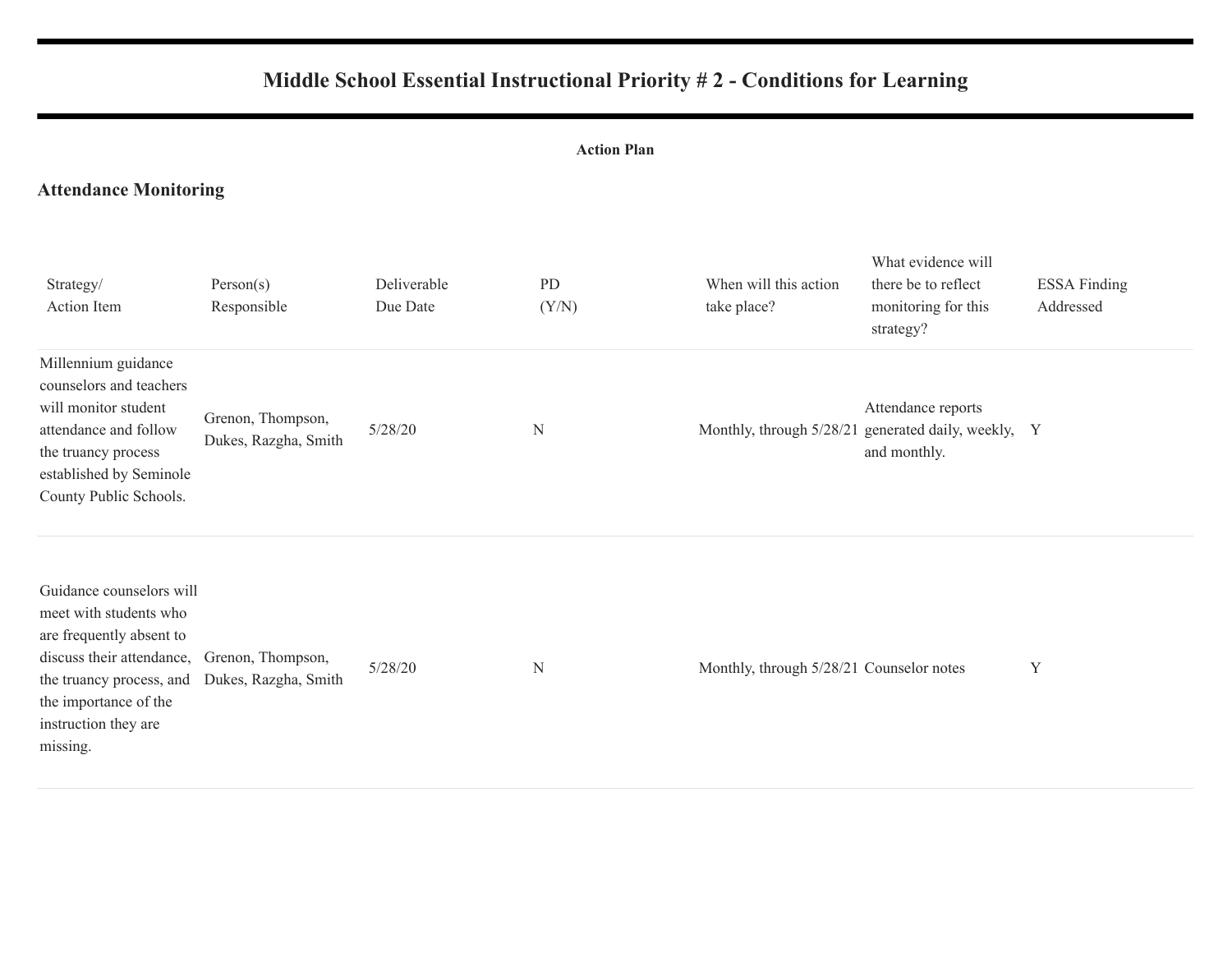## **Communication with students on campus safety**

| Strategy/<br>Action Item                                                                                                                                                                                                 | Person(s)<br>Responsible                  | Deliverable<br>Due Date | PD<br>(Y/N) | When will this action<br>take place?    | What evidence will<br>there be to reflect<br>monitoring for this<br>strategy? | <b>ESSA Finding</b><br>Addressed |
|--------------------------------------------------------------------------------------------------------------------------------------------------------------------------------------------------------------------------|-------------------------------------------|-------------------------|-------------|-----------------------------------------|-------------------------------------------------------------------------------|----------------------------------|
| Millennium<br>administrators will set<br>clear expectations for<br>student behavior and<br>campus safety through<br>grade level meetings at<br>start of year.                                                            | Grenon, Thompson,<br>Dukes, Razgha, Smith | 5/28/21                 | ${\bf N}$   | Monthly, through 5/28/21                | intervention forms,<br>discipline data                                        | N/A                              |
| Millennium<br>administration will<br>clearly communicate<br>emergency drill<br>procedures prior to first<br>drills of the year via<br>CCTV announcements.                                                                | Robinson, Hilaire                         | 5/28/21                 | ${\bf N}$   | Monthly, through 5/28/21                | E-mails or Admin<br>agendas detailing those<br>announcements                  | N                                |
| Millennium<br>administration and<br>school resource officer<br>will give presentations as<br>needed via CCTV<br>regarding campus safety<br>and security on topics<br>including vaping,<br>bullying, cybersafety,<br>etc. | Grenon, Thompson,<br>Dukes, Razgha        | 5/28/21                 | ${\bf N}$   | As needed, at a minimum<br>once a month | E-mails or Admin<br>agendas detailing those<br>announcements                  | $\mathbf N$                      |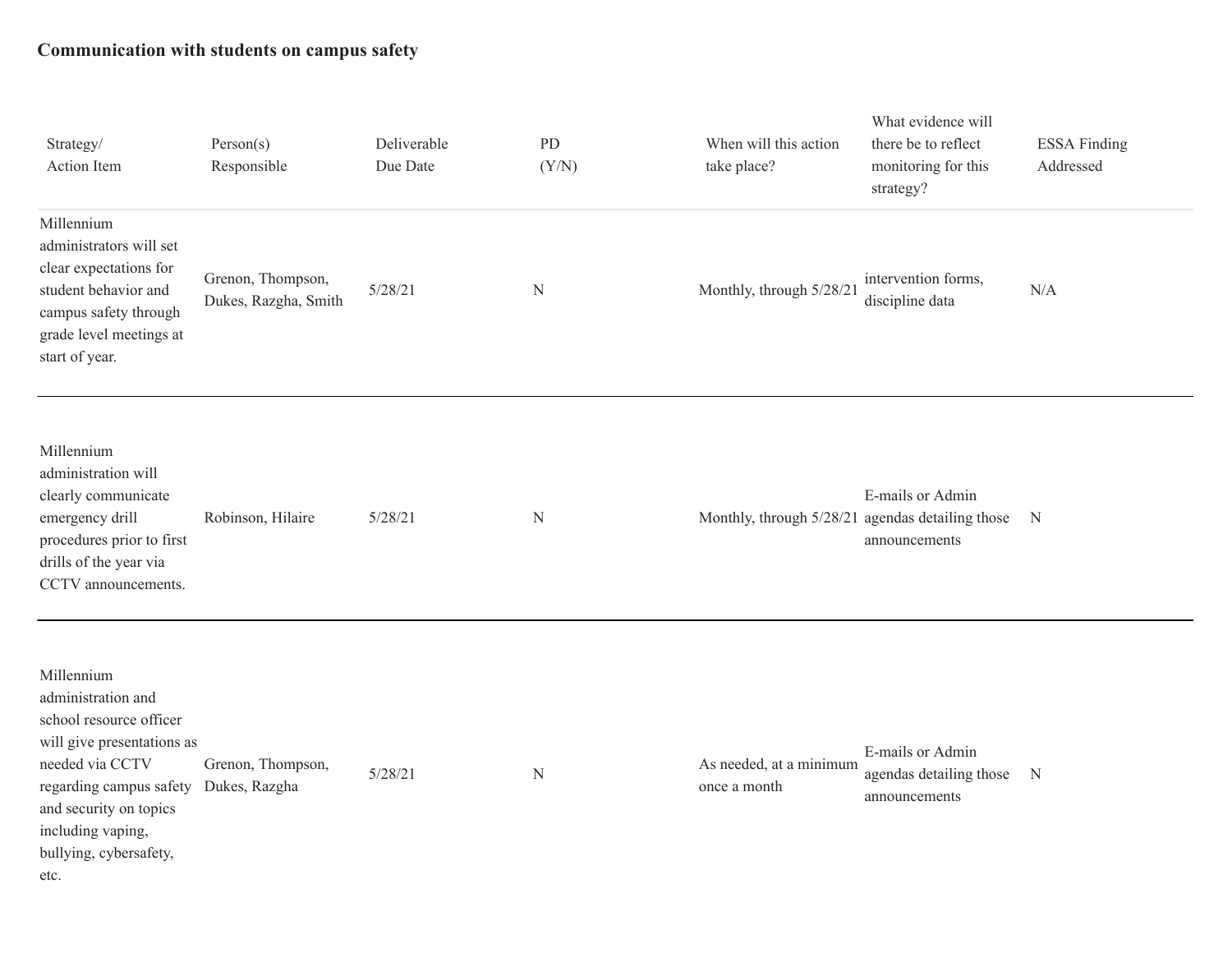| Strategy/<br><b>Action Item</b>                                                                                                                                                    | Person(s)<br>Responsible           | Deliverable<br>Due Date | PD<br>(Y/N) | When will this action<br>take place? | What evidence will<br>there be to reflect<br>monitoring for this<br>strategy?          | <b>ESSA Finding</b><br>Addressed |
|------------------------------------------------------------------------------------------------------------------------------------------------------------------------------------|------------------------------------|-------------------------|-------------|--------------------------------------|----------------------------------------------------------------------------------------|----------------------------------|
| Millennium<br>administration will host<br>student round table<br>discussions with an<br>administrator and School<br>Resource Officer to<br>discuss safety concerns.                | Grenon, Thompson,<br>Dukes, Razgha | 5/28/21                 | $\mathbf N$ | Quarterly                            | Notes kept from<br>meetings with concerns<br>& items to address<br>(possibly via CCTV) | ${\bf N}$                        |
| Millennium<br>administrators will<br>refresh/review<br>expectations for student<br>behavior and campus<br>safety through grade<br>level meetings at start of<br>the third quarter. | Grenon, Thompson,<br>Dukes, Razgha | 5/28/21                 | N           | $Jan-21$                             | intervention forms,<br>discipline data                                                 | ${\bf N}$                        |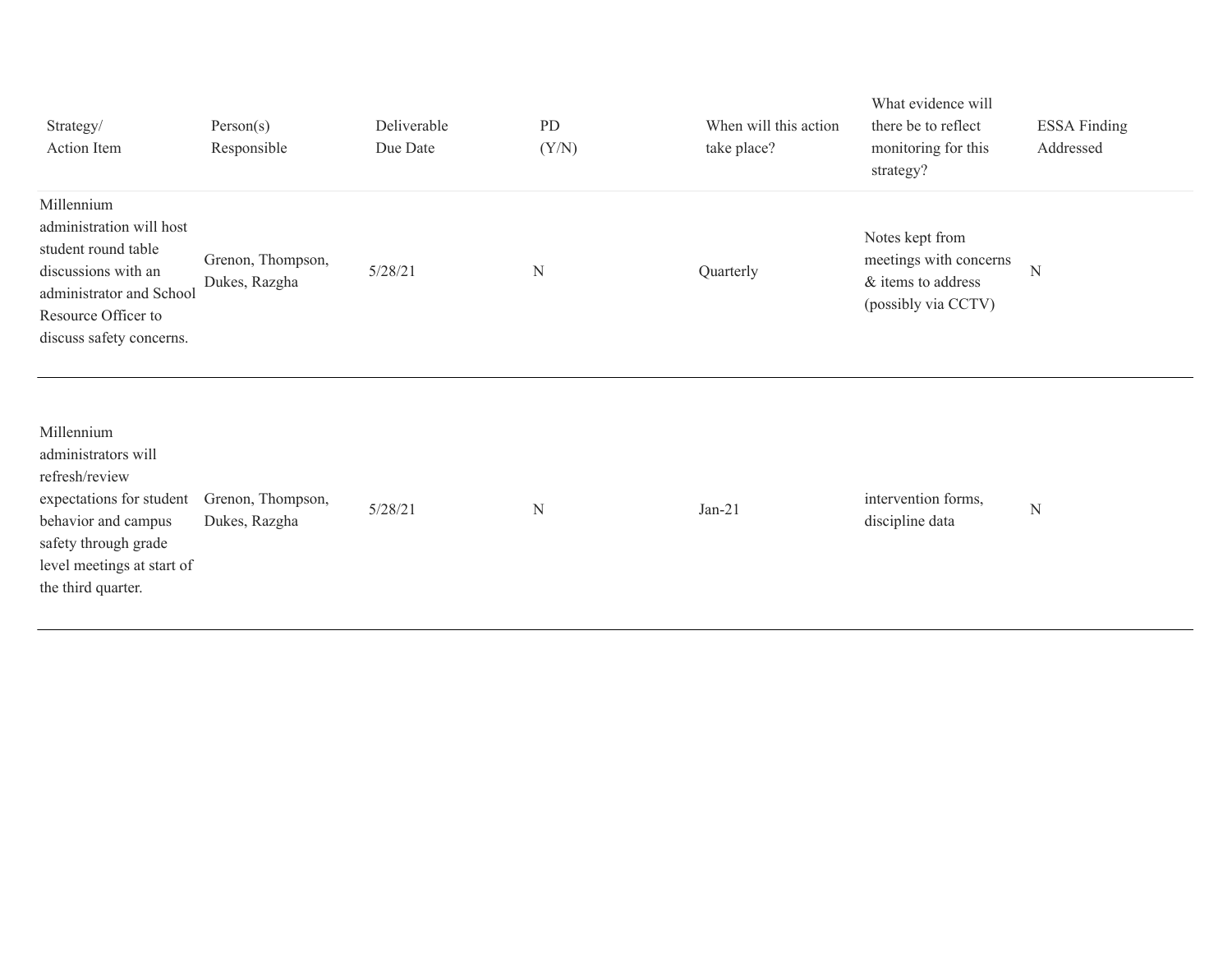## **Safety Survey**

| Name/Topic of<br>Strategy | Strategy/<br>Action | Person(s)<br>Responsible | Deliverable/<br>Due Date | PD/<br>(Y/N) | When will this<br>action take place? | What evidence will<br>there be to reflect<br>monitoring for this<br>strategy? | <b>ESSA Finding</b><br>Addressed |
|---------------------------|---------------------|--------------------------|--------------------------|--------------|--------------------------------------|-------------------------------------------------------------------------------|----------------------------------|
| N/A                       | N/A                 | N/A                      | N/A                      | N/A          | N/A                                  | N/A                                                                           | N/A                              |
|                           |                     |                          |                          |              |                                      |                                                                               |                                  |
| N/A                       | N/A                 | N/A                      | N/A                      | N/A          | N/A                                  | N/A                                                                           | N/A                              |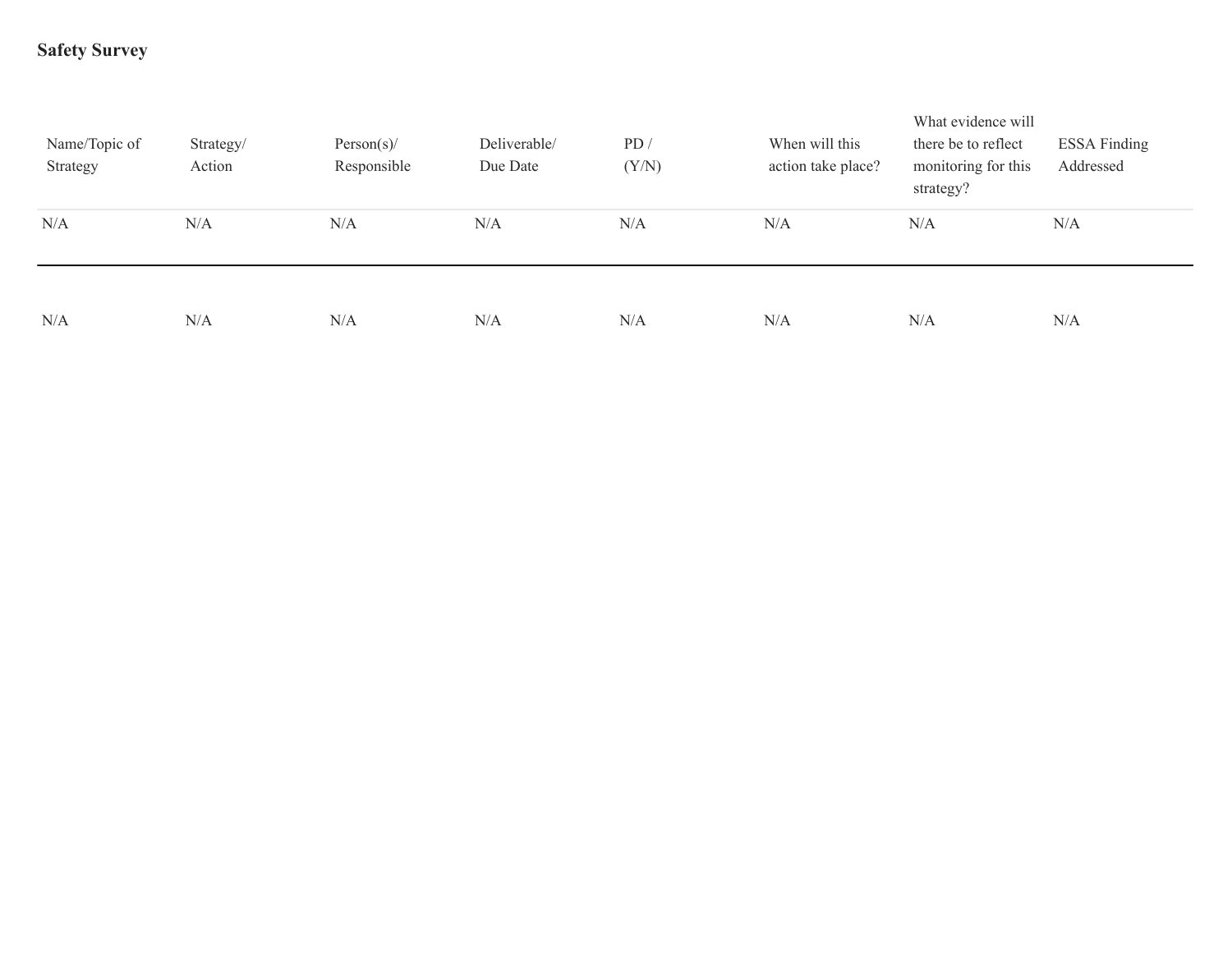## Middle School Essential Instructional Priority #3 – Skills for Future Ready Graduates

#### **Essential Instructional Priority #3: Skills for Future Ready Graduates**

Seminole County Public Schools will prepare each student for academic and job related success in the 21<sup>st</sup> century by offering rigorous learning environments.

- A. Utilization of College Board/Khan resources to support future ready skill development of all students
- B. Connecting iJourney and iConnect to planning for high school and post-secondary college and career paths
- C. Developing expectations for success in college and careers for all students

*\*All data targets are reported as percentages with the exception of the number of Digital Tools/Industry Certifications earned.* 

| <b>Indicators</b>                                                        | Strategic Plan | Target |
|--------------------------------------------------------------------------|----------------|--------|
| AO students enrolled in advanced courses: Black                          | <b>B.2.7</b>   | 95     |
| AO students in advanced courses earning a grade of C or higher: Black    | <b>B.2.7</b>   | 95     |
| AO students enrolled in advanced courses: Hispanic                       | <b>B.2.7</b>   | 95     |
| AO students in advanced courses earning a grade of C or higher: Hispanic | <b>B.2.7</b>   | 95     |
| AO students enrolled in advanced courses: FRL                            | <b>B.2.7</b>   | 95     |
| AO students in advanced courses earning a grade of C or higher: FRL      | <b>B.2.7</b>   | 95     |
| Digital Tools/Industry Certifications Earned                             | C <sub>3</sub> | 294    |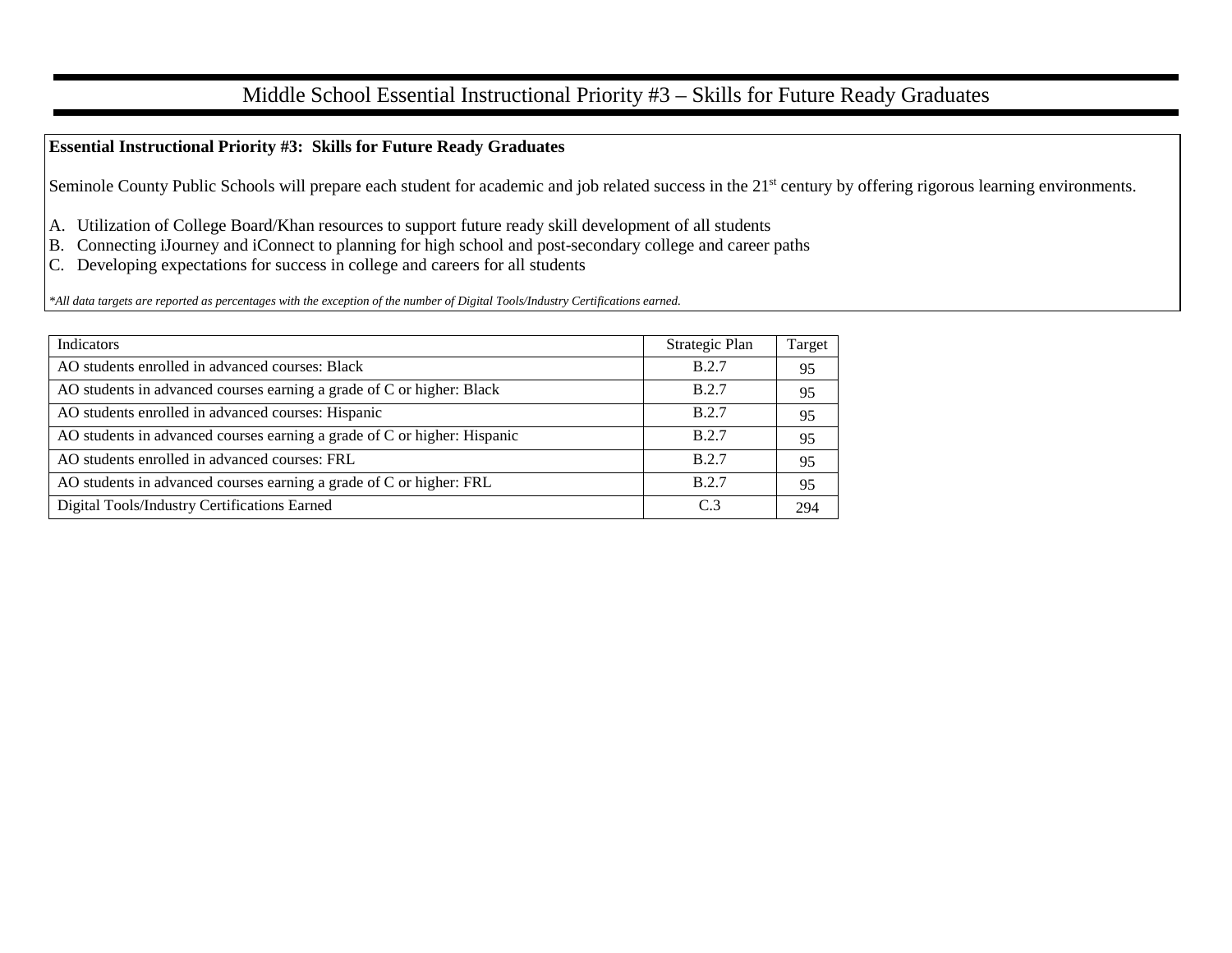# **Middle School Essential Instructional Priority # 3 - Skills for Future Ready Graduates**

**Action Plan**

#### **AO Support and Monitoring**

| Strategy/<br>Action Item                                                                                                                                                                                                                                                                                                       | Person(s)<br>Responsible           | Deliverable<br>Due Date | PD<br>(Y/N) | When will this action<br>take place? | What evidence will<br>there be to reflect<br>monitoring for this<br>strategy? | <b>ESSA Finding</b><br>Addressed |
|--------------------------------------------------------------------------------------------------------------------------------------------------------------------------------------------------------------------------------------------------------------------------------------------------------------------------------|------------------------------------|-------------------------|-------------|--------------------------------------|-------------------------------------------------------------------------------|----------------------------------|
| Millennium<br>administration will<br>utilize the advanced<br>opportunities Dashboard<br>to monitor the percentage<br>of advanced<br>opportunities students<br>who are successful in<br>their advanced classes.<br>Guidance counselors will<br>then meet with students<br>to provide support and<br>encouragement as<br>needed. | Grenon, Thompson,<br>Dukes, Razgha | 5/28/21                 | $\mathbf N$ | Twice per quarter                    | District dashboard,<br>skyward enrollment, and N/A<br>student grades          |                                  |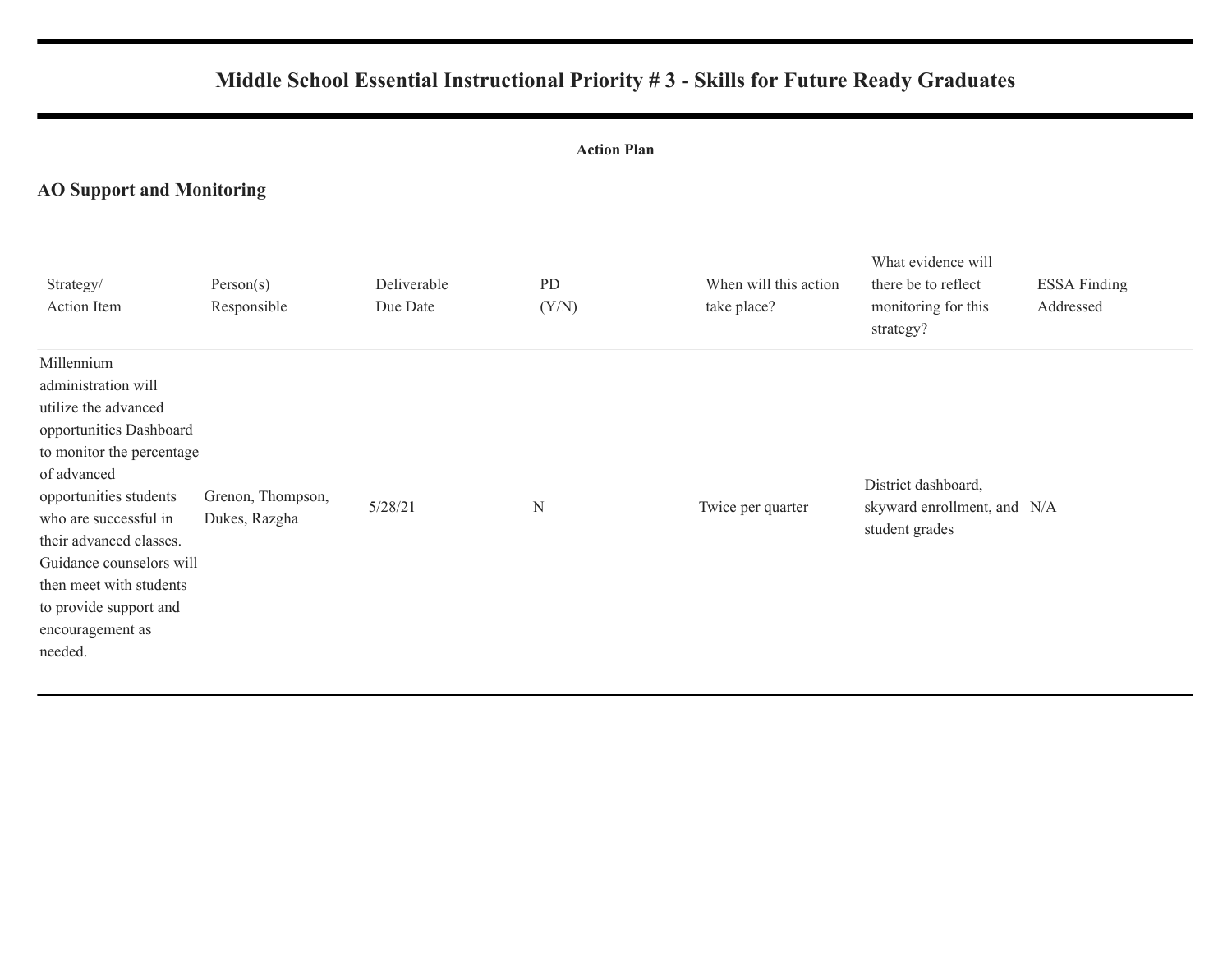| Strategy/<br>Action Item                                                                                                                                            | Person(s) Responsible              | Deliverable Due Date | PD (Y/N) | When will this action<br>take place?        | What evidence will<br>there be to reflect<br>monitoring for this<br>strategy? | <b>ESSA Finding</b><br>Addressed |
|---------------------------------------------------------------------------------------------------------------------------------------------------------------------|------------------------------------|----------------------|----------|---------------------------------------------|-------------------------------------------------------------------------------|----------------------------------|
| Millennium teachers will<br>increase Digital Tool<br>Certificates earned by<br>offering additional<br>Digital Tool exams to<br>students through iSeries<br>courses. | Grenon, Thompson,<br>Dukes, Razgha | 5/28/21              | N        | Monthly through 5/28/21 Weekly data reports |                                                                               | N/A                              |

## **Increasing the number of digital tools and industry certifications earned**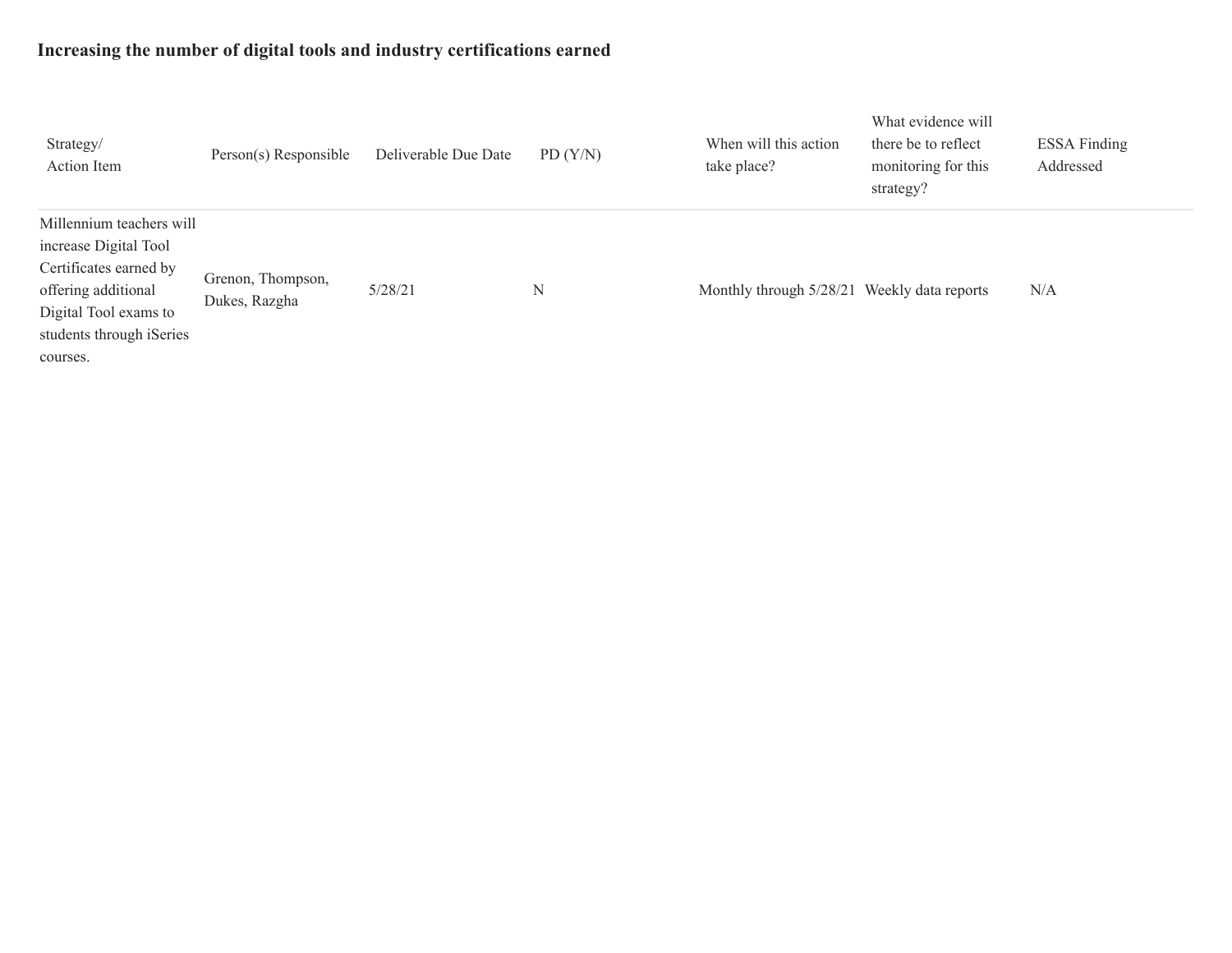## **Best Practices for Inclusive Education (BPIE)**

- A. Supports implementation of improved inclusive practices for students with disabilities
- B. Designed to identify priority needs and organize resources
- C. Supports development of short and long term improvement strategies
- D. Aligns with the district level BPIE

Once every 3 years, each school shall complete a Best Practices in Inclusive Education (BPIE) assessment and include improvement efforts in the school district's exceptional student education policies and procedures. The d *of the new BPIE is 3 years of less from the written date. § 1003.57, Florida Statutes*

| 23. There is a schoolwide approach to facilitate positive, interdependent relationships and social       | Partially Beginning |
|----------------------------------------------------------------------------------------------------------|---------------------|
| responsibility among all students with and without disabilities across all general education and natural |                     |
| contexts.                                                                                                |                     |

| 24. There is a schoolwide approach for planning and implementing Universal Design for Learning across | Partially Almost |
|-------------------------------------------------------------------------------------------------------|------------------|
| all instructional and non-instructional school contexts.                                              |                  |

Partially Almost 26. All paraprofessionals have received PD that includes clear descriptions of their work responsibilities and strategies for providing support to SWDs in general education classrooms and natural contexts.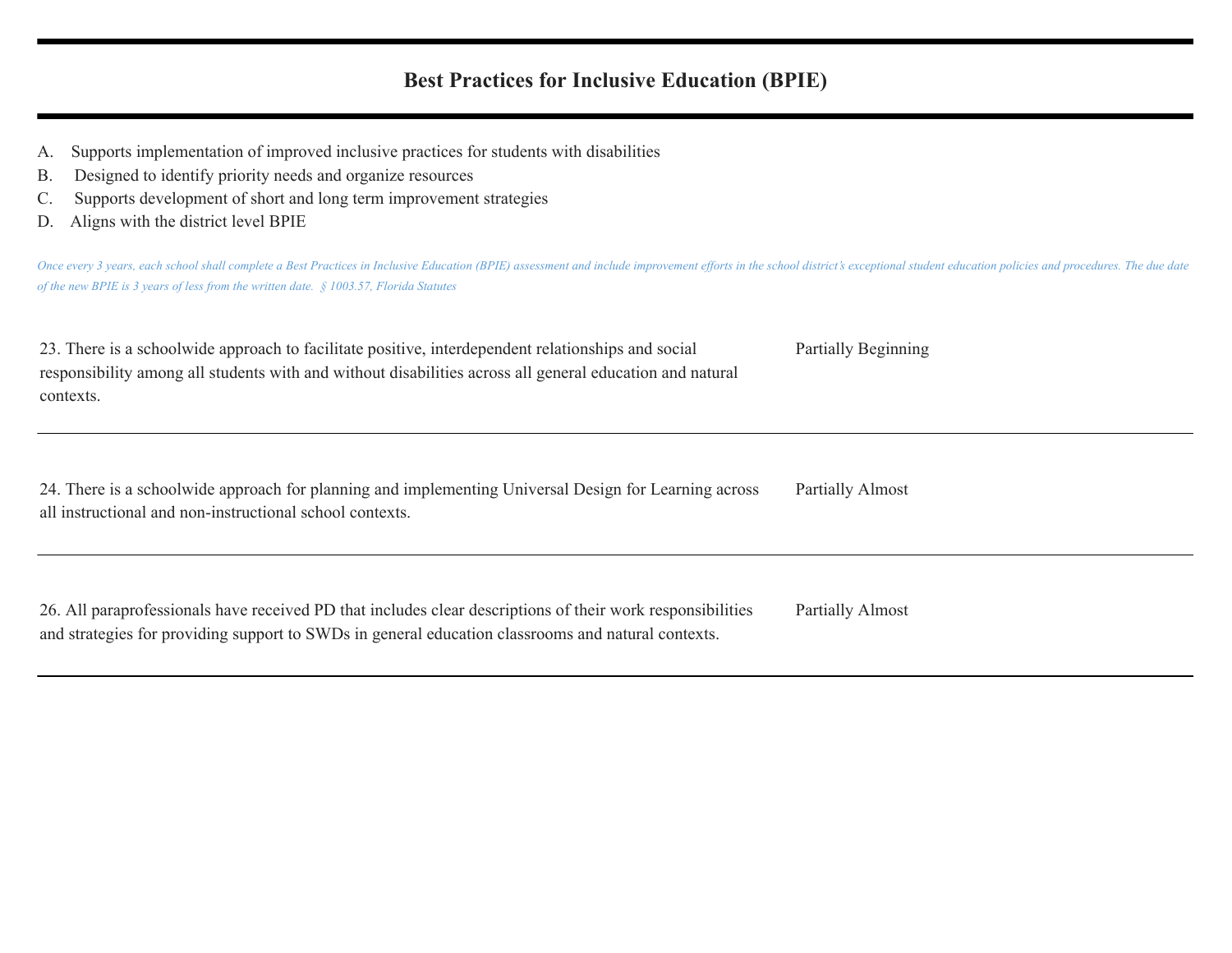#### **Indicator 1**

23. There is a schoolwide approach to facilitate positive, interdependent relationships and social responsibility among all students with and without disabilities across all general education and natural contexts.

| Strategy/<br>Action Item                                                                                                                                                                                   | Person(s)<br>Responsible           | Deliverable<br>Due Date | <b>PD</b><br>(Y/N) | When will this action<br>take place? | What evidence will<br>there be to reflect<br>monitoring for this<br>strategy? | <b>ESSA Finding</b><br>Addressed |
|------------------------------------------------------------------------------------------------------------------------------------------------------------------------------------------------------------|------------------------------------|-------------------------|--------------------|--------------------------------------|-------------------------------------------------------------------------------|----------------------------------|
| Positive Behavior<br>Support - Teachers<br>include team-building<br>and class-building<br>structures to create and<br>support positive<br>interactions among<br>students with and<br>without disabilities. | Grenon, Thompson,<br>Dukes, Razgha | 5/28/21                 | $\mathbf Y$        | Weekly through 5/28/21               | Increase in PBS<br>Rewards/School Store<br>activity                           | Y                                |
| Teachers are being<br>trained in restorative<br>practice to lead circles<br>where students with and<br>without disabilities can<br>problem solve and work<br>together to build<br>community                | Grenon, Thompson,<br>Dukes, Razgha | 5/28/21                 | $\mathbf Y$        | Weekly through 5/28/21               | Decrease in referrals<br>from 2019-2020 school<br>year                        | Y                                |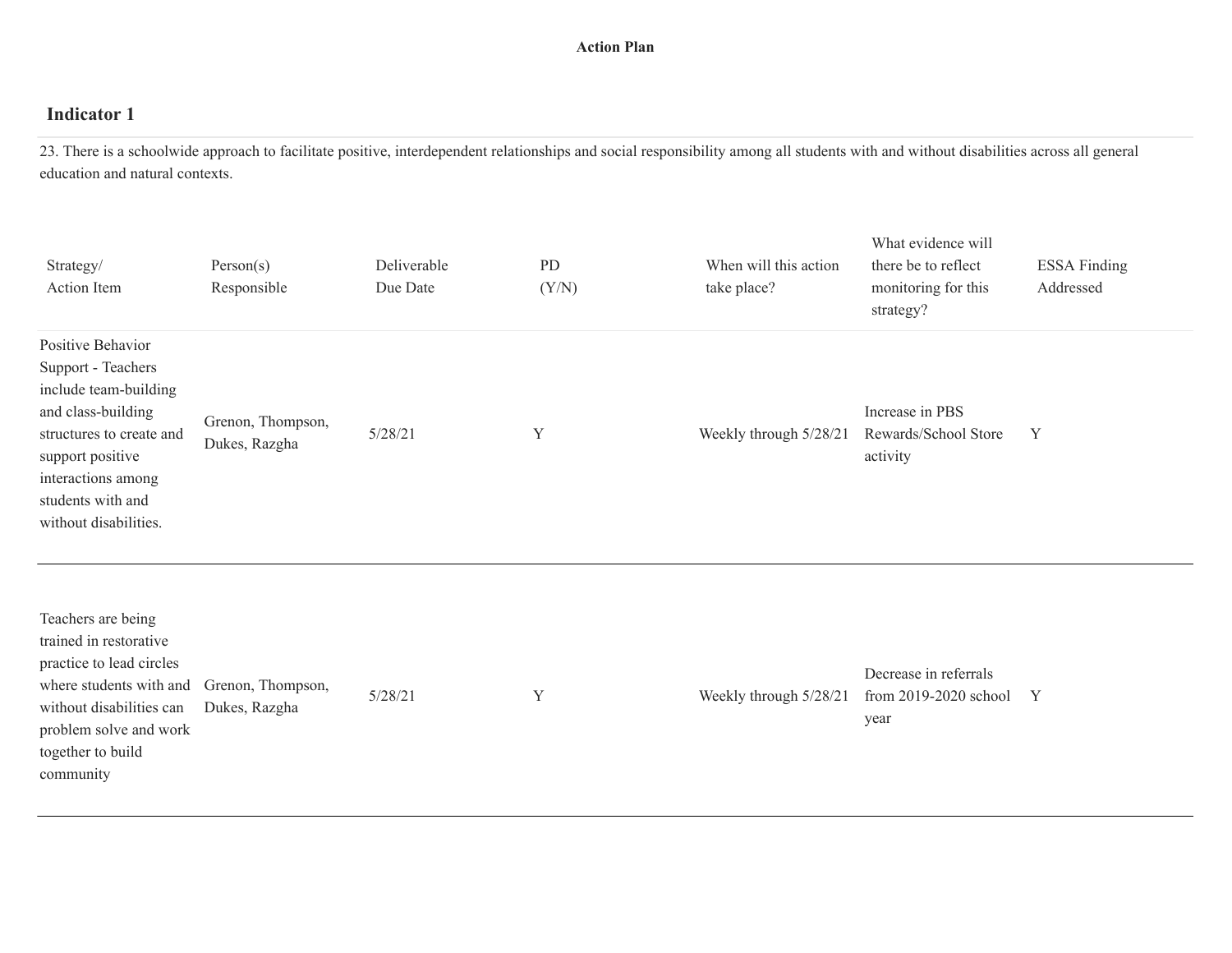#### **Indicator 2**

24. There is a schoolwide approach for planning and implementing Universal Design for Learning across all instructional and non-instructional school contexts.

| Strategy/<br>Action Item                                                                                                                                                                                                                                                                                          | Person(s)<br>Responsible           | Deliverable<br>Due Date | PD<br>(Y/N) | When will this action<br>take place? | What evidence will<br>there be to reflect<br>monitoring for this<br>strategy? | <b>ESSA Finding</b><br>Addressed |
|-------------------------------------------------------------------------------------------------------------------------------------------------------------------------------------------------------------------------------------------------------------------------------------------------------------------|------------------------------------|-------------------------|-------------|--------------------------------------|-------------------------------------------------------------------------------|----------------------------------|
| Teachers differentiate<br>instruction to allow<br>multiple means of<br>representation,<br>expression and<br>engagement. Teachers<br>involve students with<br>disabilities by regularly<br>using instructional<br>strategies that support<br>more complex thinking<br>rather than watering<br>down the curriculum. | Grenon, Thompson,<br>Dukes, Razgha | 5/28/21                 | Y           | Weekly through 5/28/21               | Lesson plans, classroom<br>observations recorded in Y<br>iObservation         |                                  |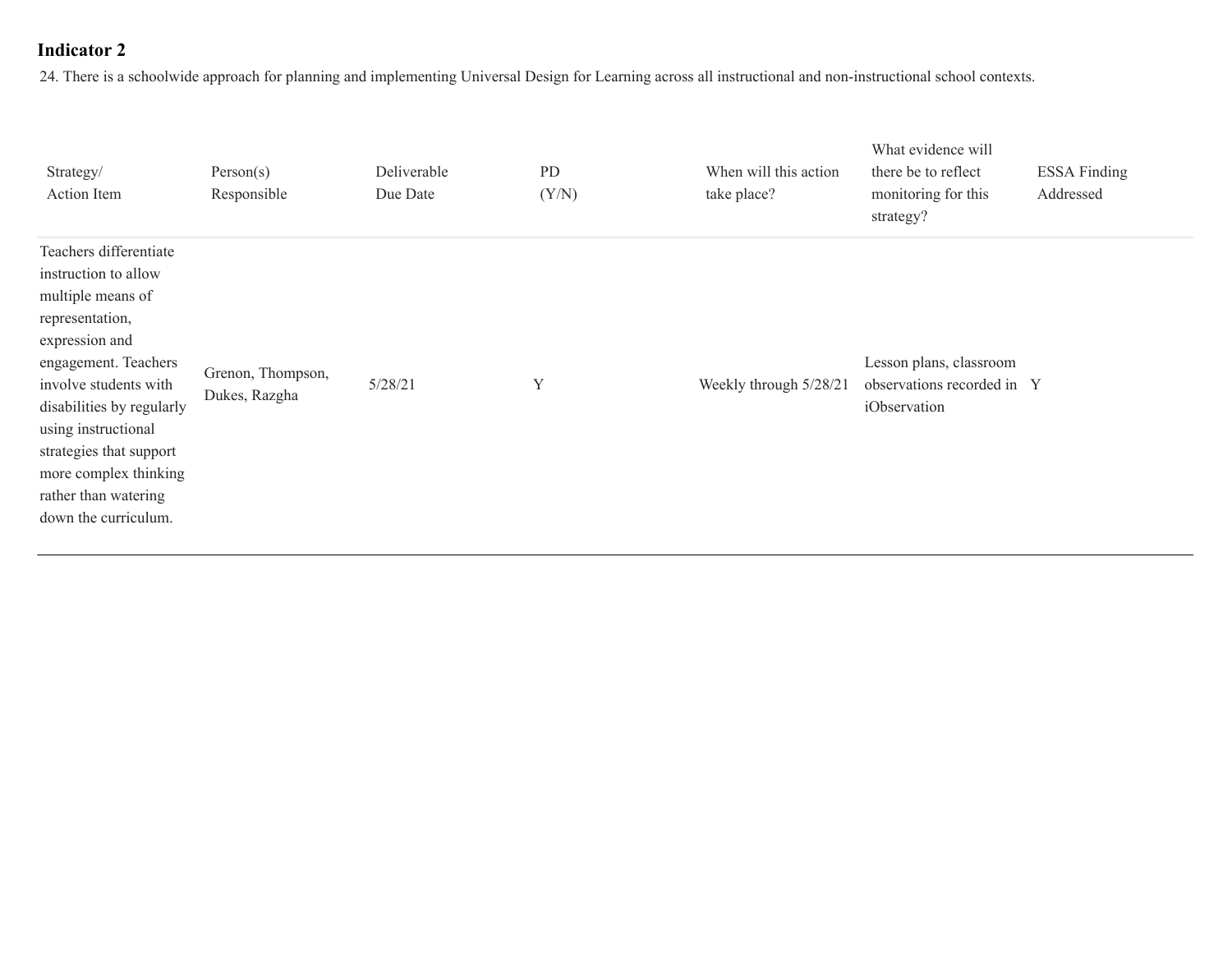#### **Indicator 3**

26. All paraprofessionals have received PD that includes clear descriptions of their work responsibilities and strategies for providing support to SWDs in general education classrooms and natural contexts.

| Strategy/<br>Action Item                                                                               | Person(s)<br>Responsible           | Deliverable<br>Due Date | <b>PD</b><br>(Y/N) | When will this action<br>take place? | What evidence will<br>there be to reflect<br>monitoring for this<br>strategy?                                                                                                                                                     | <b>ESSA Finding</b><br>Addressed |
|--------------------------------------------------------------------------------------------------------|------------------------------------|-------------------------|--------------------|--------------------------------------|-----------------------------------------------------------------------------------------------------------------------------------------------------------------------------------------------------------------------------------|----------------------------------|
| Paraprofessionals receive<br>ongoing training on<br>topics relative to their<br>work responsibilities. | Grenon, Thompson,<br>Dukes, Razgha | 5/28/21                 | Y                  | Weekly through 5/28/21               | Paraprofessionals can<br>clearly articulate the<br>learning, communication<br>and behavioral support<br>needs of the Students<br>with Disabilities they<br>serve. Record of PD<br>provided can be found in<br>PD Place/Frontline. | Y                                |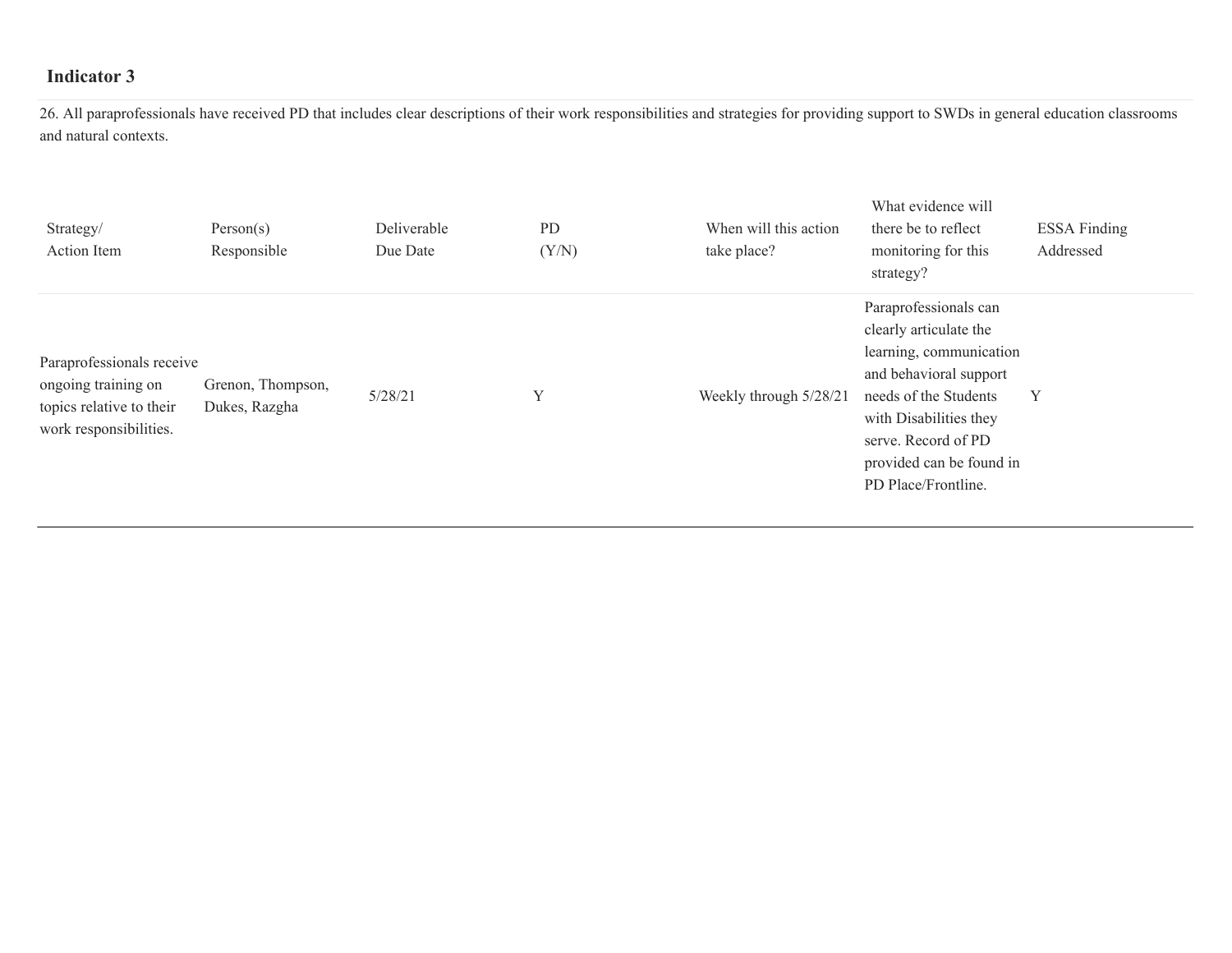# **Professional Development Plan**

| <b>PD</b><br>Activity                                                                 | <b>SIP</b><br>Priority# | Date<br>or Schedule | How Will PD Activity<br>Improve Instruction<br>and Use of Assessment<br>Data?                                          | PD<br>Participants         | # Anticipated<br>Participants | Position(s)<br>Responsible                            |
|---------------------------------------------------------------------------------------|-------------------------|---------------------|------------------------------------------------------------------------------------------------------------------------|----------------------------|-------------------------------|-------------------------------------------------------|
| <b>Building Relationships</b>                                                         | 2                       | <b>TBD</b>          | PD will help create better<br>relationships between<br>stakeholders results in<br>improved learning<br>outcomes.       | School-wide                | 100                           | Administrative Staff,<br><b>Instructional Coaches</b> |
| Learning Walks                                                                        |                         | <b>TBD</b>          | PD will help develop a<br>common understanding<br>and better align learning<br>targets with standards.                 | <b>Instructional Staff</b> | 75                            | Administrative Staff,<br><b>Instructional Coaches</b> |
| Interventions,<br>Accommodations, and<br>Strategies to improve<br>student achievement |                         | <b>TBD</b>          | Instructional                                                                                                          | School-wide                | 50                            | Administrative Staff,<br><b>Instructional Coaches</b> |
| Use of Technology for<br>standards-based learning 1, 3<br>with rigor                  |                         | <b>TBD</b>          | PD will help strengthen<br>technology-based<br>instruction and improve<br>digital literacy with<br>students and staff. | <b>Instructional Staff</b> | 75                            | Administrative Staff,<br><b>Instructional Coaches</b> |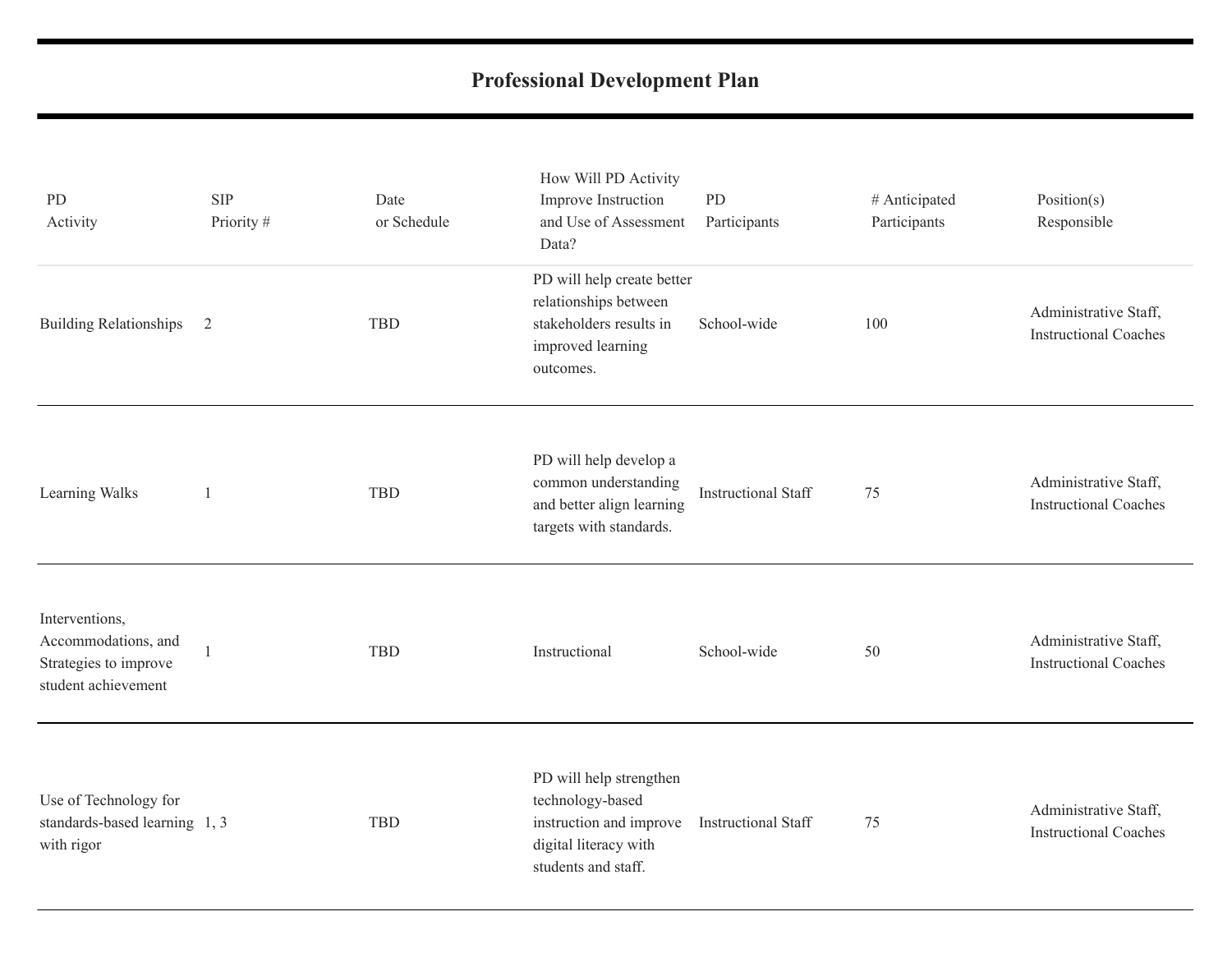| Literacy in the Content<br>Area - Close Reads for<br>multiple purposes     | $\overline{\phantom{0}}$ | <b>TBD</b> | PD will assist staff with<br>evaluating student<br>learning data to identify<br>literacy gaps and<br>implement targeted<br>interventions.                                  | <b>Instructional Staff</b> | 75  | Administrative Staff,<br><b>Instructional Coaches</b> |
|----------------------------------------------------------------------------|--------------------------|------------|----------------------------------------------------------------------------------------------------------------------------------------------------------------------------|----------------------------|-----|-------------------------------------------------------|
| Learning<br>Targets/Performance<br>Task Alignment with<br>Success Criteria | $\mathbf{1}$             | <b>TBD</b> | Instructional                                                                                                                                                              | School-wide                | 50  | Administrative Staff,<br><b>Instructional Coaches</b> |
| New Teacher Cohort -<br>Focuses on Quality<br>Instruction                  | $\mathbf{1}$             | <b>TBD</b> | PD will assist new<br>teachers in developing<br>relationships with<br>coaches, improving<br>instructional practices,<br>and identify areas of<br>weakness in student data. | New Teachers               | 15  | Administrative Staff,<br><b>Instructional Coaches</b> |
| <b>Restorative Practice</b>                                                | 1,2                      | <b>TBD</b> | PD will assist staff in<br>creating stronger<br>relationships and<br>identifying possible<br>causes for student<br>struggle.                                               | School-wide                | 100 | Administrative Staff,<br><b>Instructional Coaches</b> |